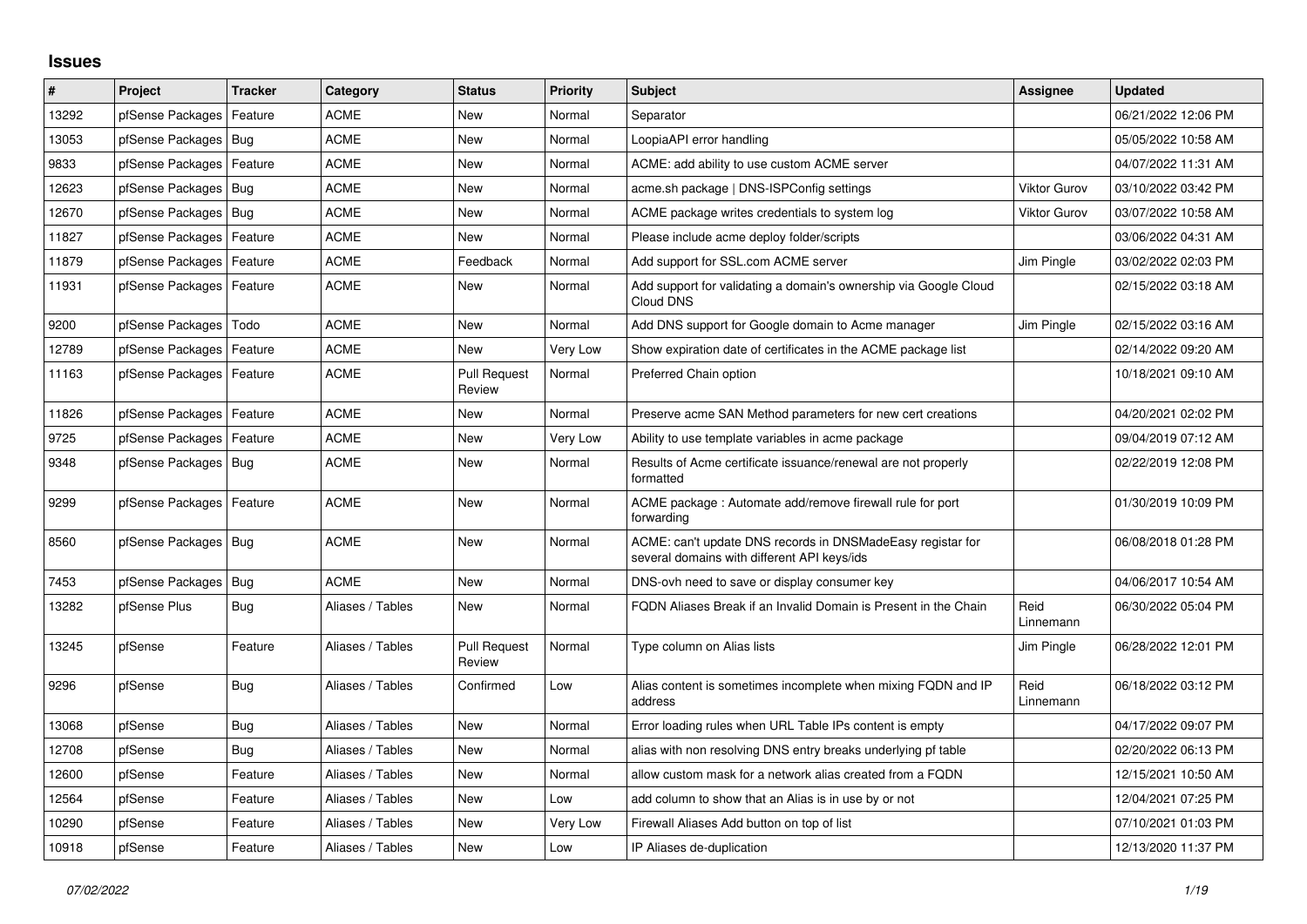| $\vert$ # | Project          | <b>Tracker</b> | Category         | <b>Status</b>          | <b>Priority</b> | <b>Subject</b>                                                                                                | Assignee              | <b>Updated</b>      |
|-----------|------------------|----------------|------------------|------------------------|-----------------|---------------------------------------------------------------------------------------------------------------|-----------------------|---------------------|
| 7665      | pfSense          | <b>Bug</b>     | Aliases / Tables | New                    | Normal          | Host range validation for Aliases is not strict enough                                                        |                       | 08/21/2019 11:01 AM |
| 5735      | pfSense          | Feature        | Aliases / Tables | New                    | Very Low        | Automaticaly add DHCP leases to alias list or make it readable in<br>selected fields                          |                       | 08/21/2019 11:01 AM |
| 4195      | pfSense          | Feature        | Aliases / Tables | <b>New</b>             | Low             | Aliases: sections                                                                                             |                       | 08/21/2019 11:01 AM |
| 3387      | pfSense          | Feature        | Aliases / Tables | New                    | Normal          | process alias urltable Frequency                                                                              |                       | 08/21/2019 11:01 AM |
| 1979      | pfSense          | Feature        | Aliases / Tables | <b>New</b>             | Normal          | Add some default read-only system aliases                                                                     | Jim Pingle            | 08/21/2019 11:01 AM |
| 11898     | pfSense Packages | Bug            | apcupsd          | New                    | Normal          | PHP error from apcupsd dashboard widget                                                                       |                       | 05/07/2021 09:12 AM |
| 11375     | pfSense Packages | Bug            | apcupsd          | New                    | Normal          | UPS Type <blank> for USB APC</blank>                                                                          |                       | 02/26/2021 11:10 AM |
| 10845     | pfSense Packages | Bug            | apcupsd          | New                    | Normal          | apcupsd doesn't stop when not enabled                                                                         |                       | 08/24/2020 10:16 AM |
| 8454      | pfSense Packages | <b>Bug</b>     | arpwatch         | New                    | Very Low        | Arpwatch package break email notifications from other sources                                                 |                       | 06/23/2022 07:49 PM |
| 12812     | pfSense Packages | Feature        | arpwatch         | New                    | Normal          | Would it be helpful if the FreeBSD net-mgmt/arpwatch port had an<br>option to use mail/dma for mail delivery? |                       | 02/16/2022 06:09 PM |
| 12101     | pfSense Packages | Bug            | arpwatch         | Assigned               | Normal          | ArpWatch Suppression Mac for "flip-flop" not suppressing                                                      | Viktor Gurov          | 10/09/2021 07:19 PM |
| 13093     | pfSense          | Bug            | Authentication   | In Progress            | Normal          | LDAP authentication fails with extended query and RFC2307 group<br>lookups enabled                            | Chris Linstruth       | 06/28/2022 06:09 PM |
| 12225     | pfSense          | <b>Bug</b>     | Authentication   | Pull Request<br>Review | Normal          | Group membership field is not needed for remote groups                                                        | Viktor Gurov          | 06/28/2022 12:01 PM |
| 11626     | pfSense Plus     | <b>Bug</b>     | Authentication   | <b>New</b>             | Normal          | Google LDAP connection failed due to lack of SNI for TLS 1.3                                                  | Luiz Souza            | 06/27/2022 07:23 AM |
| 12546     | pfSense Plus     | Feature        | Authentication   | New                    | Normal          | Add 2FA Support to pfSense Plus Local Database Authentication                                                 |                       | 06/25/2022 05:30 PM |
| 10352     | pfSense          | <b>Bug</b>     | Authentication   | New                    | Very Low        | RADIUS authentication fails with MSCHAPv1 or MSCHAPv2 when<br>passwords contain international characters      |                       | 06/20/2022 04:04 PM |
| 13260     | pfSense          | Feature        | Authentication   | <b>New</b>             | Normal          | Add support for OpenVPN static-challenge                                                                      |                       | 06/09/2022 02:04 PM |
| 12095     | pfSense          | Bug            | Authentication   | New                    | Normal          | Memory leak in pcscd                                                                                          |                       | 06/01/2022 01:01 PM |
| 9165      | pfSense          | Feature        | Authentication   | <b>New</b>             | Normal          | only IPs can be added to sshguard whitelist                                                                   |                       | 04/21/2022 12:39 PM |
| 12863     | pfSense          | Feature        | Authentication   | New                    | Very Low        | dynamically tune sha512crypt rounds                                                                           | Jim Pingle            | 03/19/2022 12:53 PM |
| 12726     | pfSense          | Bug            | Authentication   | New                    | Normal          | LDAP select container button auto populate                                                                    |                       | 01/25/2022 01:48 PM |
| 12715     | pfSense          | Bug            | Authentication   | New                    | Normal          | Long system startup time when LDAP is configured and unavailable<br>during startup.                           | Christian<br>McDonald | 01/24/2022 05:50 AM |
| 10843     | pfSense          | Feature        | Authentication   | New                    | Normal          | Allow user manager settings to specify multiple authentication<br>servers                                     |                       | 01/13/2022 07:22 AM |
| 4242      | pfSense          | Feature        | Authentication   | New                    | Normal          | Two Factor or OTP Authentication for Admin Interface                                                          |                       | 01/04/2022 12:07 PM |
| 12091     | pfSense          | Feature        | Authentication   | New                    | Normal          | RFE: Add support for sssd authentication                                                                      |                       | 12/10/2021 04:55 PM |
| 12519     | pfSense          | <b>Bug</b>     | Authentication   | New                    | Normal          | Fail authentication using special character in password via the LDAP<br>connector                             |                       | 11/12/2021 07:39 AM |
| 12458     | pfSense          | Feature        | Authentication   | New                    | Normal          | Use "unixHomeDirectory" instead of "homeDirectory" when LDAP<br>authentication server is Active Directory     |                       | 10/15/2021 08:18 AM |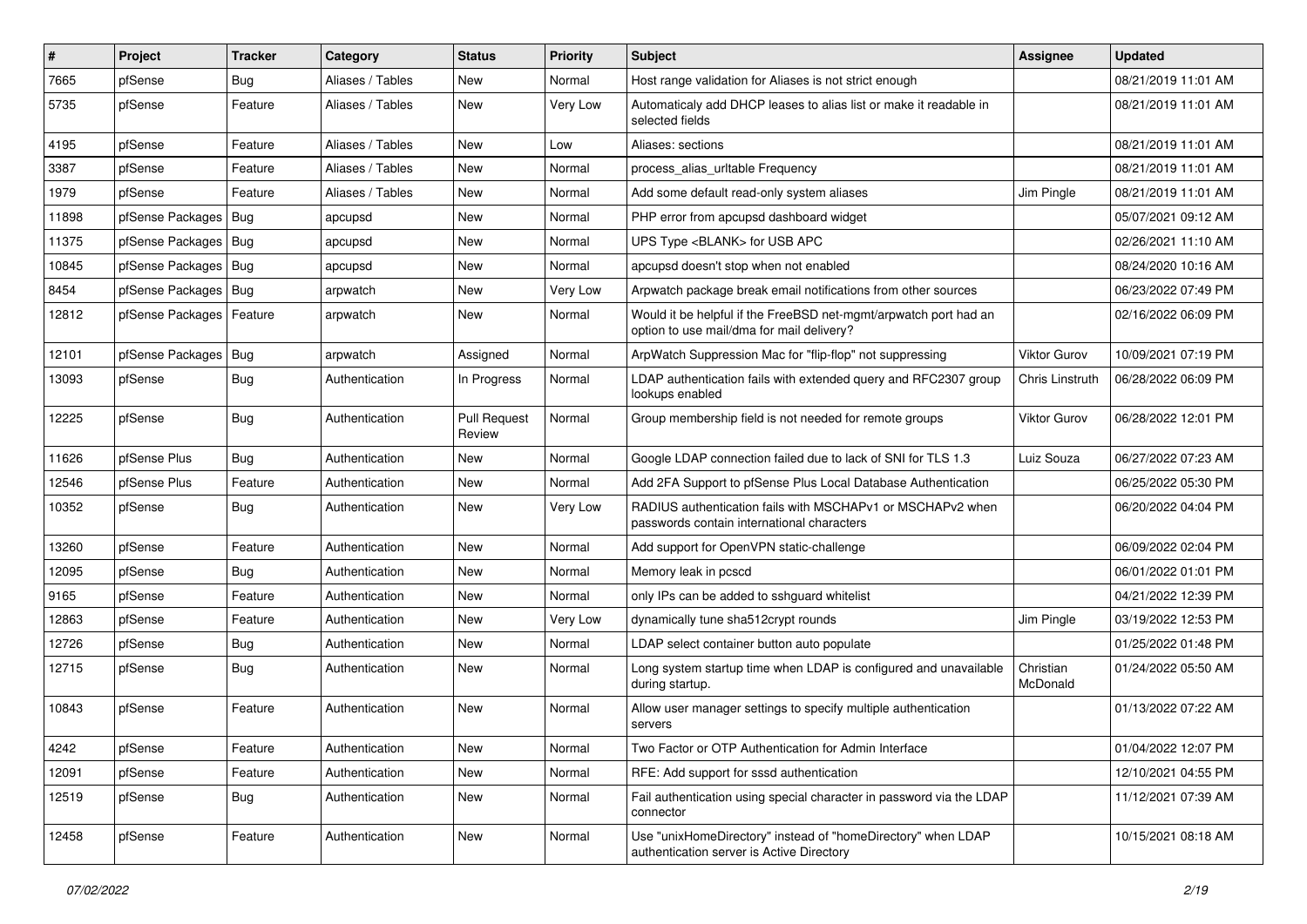| $\vert$ # | Project                    | <b>Tracker</b> | Category         | <b>Status</b> | <b>Priority</b> | Subject                                                                                                                             | <b>Assignee</b>       | <b>Updated</b>      |
|-----------|----------------------------|----------------|------------------|---------------|-----------------|-------------------------------------------------------------------------------------------------------------------------------------|-----------------------|---------------------|
| 12283     | pfSense                    | <b>Bug</b>     | Authentication   | New           | Normal          | LDAP/RADIUS authentication servers configuration does not allow<br>source IP address to be specified                                |                       | 08/20/2021 01:15 AM |
| 11920     | pfSense Plus               | Feature        | Authentication   | <b>New</b>    | Normal          | SAML Authentication for pfSense (VPN and webConfigurator)                                                                           |                       | 05/14/2021 12:56 AM |
| 6742      | pfSense                    | Feature        | Authentication   | New           | Normal          | OAuth2 authentication for OpenVPN (and for FreeRadius)                                                                              | Jim Thompson          | 10/19/2020 09:19 AM |
| 10765     | pfSense                    | <b>Bug</b>     | Authentication   | New           | Normal          | Ampersands in Idap extended query are escaped twice                                                                                 |                       | 09/02/2020 07:55 AM |
| 8087      | pfSense                    | Bug            | Authentication   | <b>New</b>    | Normal          | Provide Calling-Station-ID to RADIUS backed VPN connections                                                                         |                       | 06/06/2020 05:36 AM |
| 8775      | pfSense                    | Feature        | Authentication   | New           | Very Low        | Use SRV record for LDAP Authentication                                                                                              |                       | 05/06/2020 07:49 AM |
| 9937      | pfSense                    | Feature        | Authentication   | <b>New</b>    | Normal          | OpenVPN Login User Privilege                                                                                                        |                       | 11/29/2019 08:46 AM |
| 5825      | pfSense                    | Feature        | Authentication   | New           | Normal          | Allow EAP-RADIUS for authentication servers                                                                                         |                       | 08/21/2019 10:32 AM |
| 4098      | pfSense                    | Feature        | Authentication   | <b>New</b>    | Normal          | Add option to force a password change on login                                                                                      |                       | 08/21/2019 10:31 AM |
| 8694      | pfSense                    | Feature        | Authentication   | New           | Very Low        | Client CA Auth for PFSense WebGui                                                                                                   |                       | 08/21/2019 09:25 AM |
| 9288      | pfSense                    | Feature        | Authentication   | <b>New</b>    | Normal          | SSHGuard add pfSense signature in standard                                                                                          |                       | 08/14/2019 01:19 PM |
| 9222      | pfSense                    | Feature        | Authentication   | New           | Normal          | Add sshguard log when release an IP                                                                                                 |                       | 08/14/2019 01:00 PM |
| 5652      | pfSense                    | Bug            | Authentication   | New           | Normal          | Radius IETF Class Group Assignment - Incorrect Standard                                                                             |                       | 08/13/2019 01:39 PM |
| 11266     | pfSense Packages           | Feature        | AutoConfigBackup | <b>New</b>    | Very Low        | Give an option to list restore point in "reverse" order/latest at the top.                                                          |                       | 01/19/2021 06:58 PM |
| 12329     | pfSense Packages           | Feature        | Avahi            | New           | Normal          | Add optional floating firewall rules for IPv4 and IPv6                                                                              |                       | 02/09/2022 04:43 PM |
| 12767     | pfSense Packages   Bug     |                | Avahi            | New           | Normal          | `Package radavahi-daemon does does not exist in current pfSense<br>version and it has been removed" message on pfSense 2.7 restore  |                       | 02/07/2022 11:28 AM |
| 13039     | pfSense Packages   Feature |                | AWS VPC          | New           | Normal          | Handle transit gateway VPNs in the AWS VPN wizard                                                                                   |                       | 04/11/2022 07:31 AM |
| 9497      | pfSense Packages   Bug     |                | AWS VPC          | New           | Normal          | AWS VPN Wizard: WebGUI times out.                                                                                                   |                       | 11/13/2019 10:07 AM |
| 9495      | pfSense Packages   Bug     |                | AWS VPC          | <b>New</b>    | Normal          | AWS VPC VPN wizard produces incorrect config (SHA256 should<br>be SHA1)                                                             |                       | 08/19/2019 02:45 PM |
| 10900     | pfSense Packages   Bug     |                | Backup           | Feedback      | Normal          | /packages/backup/backup.php?a=download&t=backup HTTP 504,<br>or Sends PHP Error Message as ASCII/Text file Named<br>pfsense.bak.tgz |                       | 04/05/2022 01:51 AM |
| 11098     | pfSense Packages   Bug     |                | Backup           | Feedback      | Normal          | Backup Files and Directories plugin crashes firewall if /root specified<br>as backup location                                       | Viktor Gurov          | 12/23/2021 10:45 AM |
| 13132     | pfSense                    | <b>Bug</b>     | Backup / Restore | New           | Normal          | Two SSHDATA Sections in Restored Config Breaks Unit                                                                                 | Jim Pingle            | 06/29/2022 07:53 AM |
| 13289     | pfSense                    | <b>Bug</b>     | Backup / Restore | New           | Low             | Attempting to restore a 0 byte "config.xml" prints an error that the<br>file cannot be read                                         |                       | 06/28/2022 12:01 PM |
| 13205     | pfSense Docs               | New Content    | Backup / Restore | Feedback      | Normal          | ZFS Boot Environment documentation                                                                                                  | Christian<br>McDonald | 05/31/2022 10:55 AM |
| 12774     | pfSense                    | <b>Bug</b>     | Backup / Restore | New           | Normal          | Picture widget image is not saved in backup                                                                                         |                       | 04/04/2022 04:48 AM |
| 12553     | pfSense                    | Feature        | Backup / Restore | New           | Normal          | Auto Config Backup: Allow selecting multiple backups for deletion                                                                   |                       | 02/22/2022 04:27 AM |
| 1738      | pfSense                    | <b>Bug</b>     | Backup / Restore | New           | Very Low        | Restore fails when username in backup is not matching                                                                               |                       | 12/11/2021 07:51 PM |
| 12249     | pfSense                    | Bug            | Backup / Restore | New           | Normal          | HAProxy causing failed ACB backups                                                                                                  |                       | 11/15/2021 11:58 PM |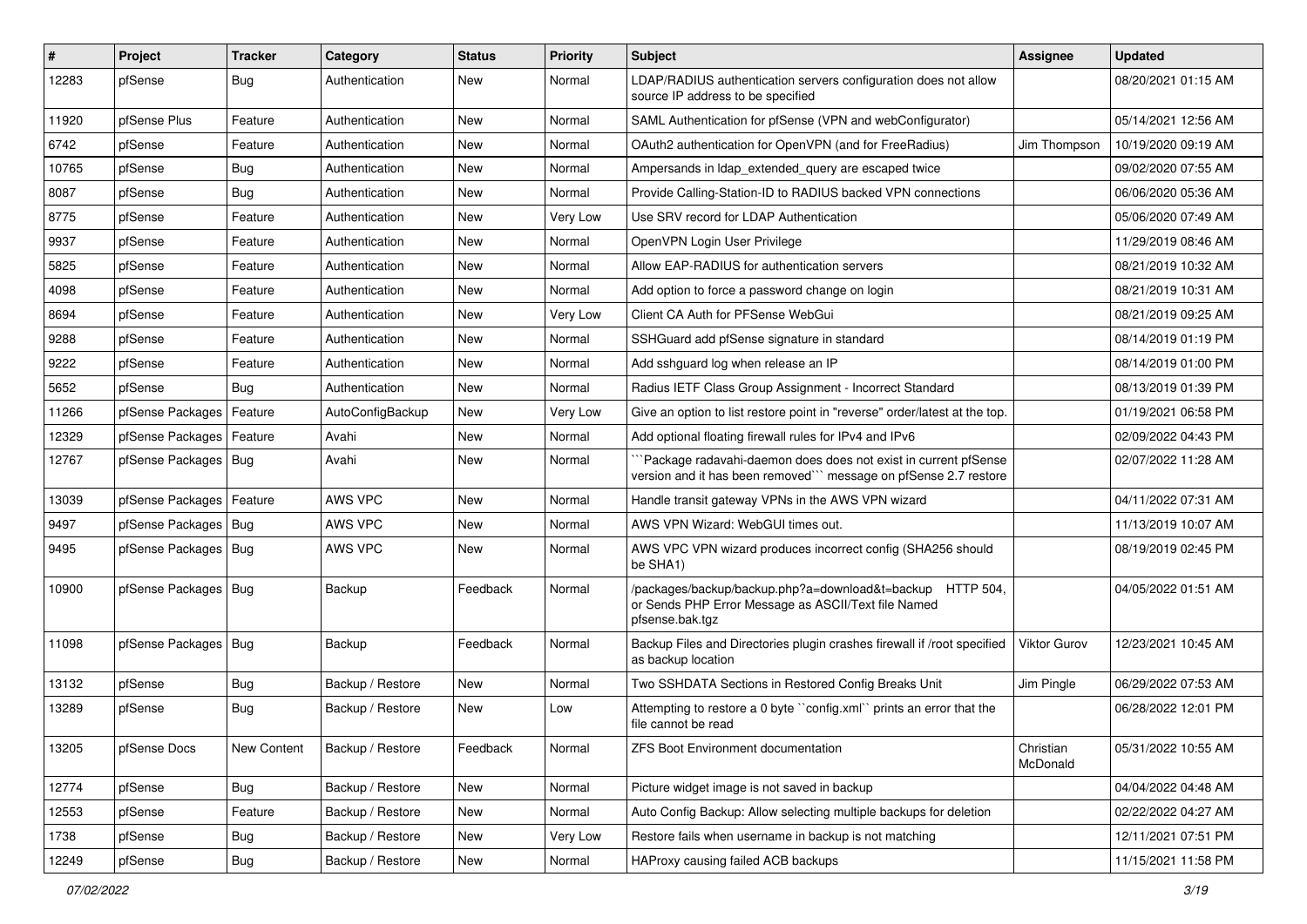| #     | Project                       | <b>Tracker</b> | Category         | <b>Status</b> | <b>Priority</b> | Subject                                                                                                  | <b>Assignee</b>     | <b>Updated</b>      |
|-------|-------------------------------|----------------|------------------|---------------|-----------------|----------------------------------------------------------------------------------------------------------|---------------------|---------------------|
| 286   | pfSense                       | Feature        | Backup / Restore | New           | Normal          | Backup/restore users individually                                                                        |                     | 01/09/2021 03:48 PM |
| 11110 | pfSense                       | Bug            | Backup / Restore | New           | Normal          | Backup file should be checked before restoring a specific area                                           |                     | 12/05/2020 02:50 PM |
| 9775  | pfSense                       | Feature        | Backup / Restore | New           | Normal          | AutoConfigBackup - Rolling per day/hour cap on changes, retention<br>policy                              |                     | 09/20/2019 09:19 AM |
| 7757  | pfSense                       | <b>Bug</b>     | Backup / Restore | <b>New</b>    | Normal          | Auto Config Backup fails to upload unless Default Gateway is up                                          |                     | 08/16/2019 12:47 PM |
| 4681  | pfSense                       | Feature        | Backup / Restore | New           | Normal          | AutoConfigBackup make a way to easily download a saved backup                                            |                     | 08/16/2019 12:46 PM |
| 8076  | pfSense                       | Bug            | Backup / Restore | New           | Normal          | User can easily apply an unusable interface configuration after<br>restore                               |                     | 08/14/2019 10:52 AM |
| 7688  | pfSense                       | Feature        | Backup / Restore | <b>New</b>    | Low             | AutoConfigBackup - Info Icon - username only                                                             |                     | 10/22/2017 10:46 AM |
| 3697  | pfSense                       | Feature        | Backup / Restore | New           | Normal          | New backup/restore area: Certificates                                                                    |                     | 03/11/2017 11:30 AM |
| 6608  | pfSense                       | Feature        | Backup / Restore | New           | Low             | backup and restore dhcp                                                                                  |                     | 07/13/2016 04:09 PM |
| 3696  | pfSense                       | Feature        | Backup / Restore | <b>New</b>    | Normal          | Multiple items backup/restore                                                                            |                     | 06/06/2014 02:33 PM |
| 1367  | pfSense                       | Feature        | Backup / Restore | <b>New</b>    | Normal          | Input validation on partial config restores                                                              |                     | 03/21/2011 01:16 AM |
| 13114 | pfSense Packages              | Bug            | <b>BIND</b>      | Feedback      | Normal          | BIND calls rndc in rc stop when named is not running                                                     | <b>Stuart Wyatt</b> | 05/04/2022 12:41 PM |
| 10445 | pfSense Packages   Bug        |                | <b>BIND</b>      | Feedback      | Normal          | BIND crashed when added RPZ, rpz is not a master or slave zone.                                          |                     | 04/21/2022 12:40 PM |
| 10330 | pfSense Packages   Bug        |                | <b>BIND</b>      | Feedback      | Normal          | BIND zone configuration displays wrong DS resource record with<br>inline DNSSEC signing enabled          |                     | 04/21/2022 12:40 PM |
| 9916  | pfSense Packages   Feature    |                | <b>BIND</b>      | Feedback      | Normal          | Check allow-transfer in custom option when the zone is slave                                             |                     | 04/21/2022 12:40 PM |
| 11343 | pfSense Packages   Bug        |                | <b>BIND</b>      | Feedback      | Low             | Invalid link to pfSense-pkg-bind changelog                                                               | <b>Viktor Gurov</b> | 04/05/2022 08:12 AM |
| 13002 | pfSense Packages   Regression |                | <b>BIND</b>      | Feedback      | Normal          | BIND 9.16_13 could not find existing DNSSEC keys at<br>/cf/named/etc/namedb/keys due to directory change | <b>Viktor Gurov</b> | 03/31/2022 12:14 PM |
| 12869 | pfSense Packages   Bug        |                | <b>BIND</b>      | Feedback      | Normal          | Bind DNS Package AAAA filtering Broken on new ZFS Installs                                               | <b>Viktor Gurov</b> | 03/09/2022 12:38 PM |
| 10693 | pfSense Packages   Bug        |                | <b>BIND</b>      | New           | Normal          | pfSense Bind Zone Editor UI does not update zone serial number<br>when a change is made                  |                     | 09/01/2021 12:51 AM |
| 11634 | pfSense Packages   Regression |                | <b>BIND</b>      | New           | Normal          | bind hangs when pfsense is reconnecting as an openypn client to a<br>TUN openvpn server                  |                     | 03/14/2021 07:23 AM |
| 11563 | pfSense Packages   Bug        |                | <b>BIND</b>      | New           | High            | BIND GUI writes TXT records > 255 characters                                                             |                     | 02/27/2021 07:11 AM |
| 11074 | pfSense Packages   Bug        |                | <b>BIND</b>      | New           | Low             | bind Zone Settings Zones, Save button opens "Confirmation<br>required to save changes"                   |                     | 11/16/2020 11:08 AM |
| 10760 | pfSense Packages   Bug        |                | <b>BIND</b>      | <b>New</b>    | High            | pfSense BIND 9.14.12 server terminates due to assertion failure                                          |                     | 07/11/2020 04:53 PM |
| 8146  | pfSense Packages   Feature    |                | <b>BIND</b>      | New           | Normal          | Zone Domain Records more powerfull for BIND Zones                                                        |                     | 08/13/2019 09:39 AM |
| 8197  | pfSense Packages   Bug        |                | <b>BIND</b>      | New           | Normal          | BIND UI fails to properly update zone with inline DNSSEC signing<br>enabled                              |                     | 02/18/2019 05:23 PM |
| 8199  | pfSense Packages   Feature    |                | <b>BIND</b>      | New           | Normal          | Support reordering and/or sort alphabetically across BIND package                                        |                     | 12/12/2017 02:05 AM |
| 12782 | pfSense                       | Todo           | Build / Release  | New           | Normal          | Disable compatibility flag                                                                               | <b>Brad Davis</b>   | 06/28/2022 12:01 PM |
| 4472  | pfSense                       | Feature        | Build / Release  | New           | Normal          | Cryptographically sign every (sub-)release                                                               |                     | 08/13/2019 12:53 PM |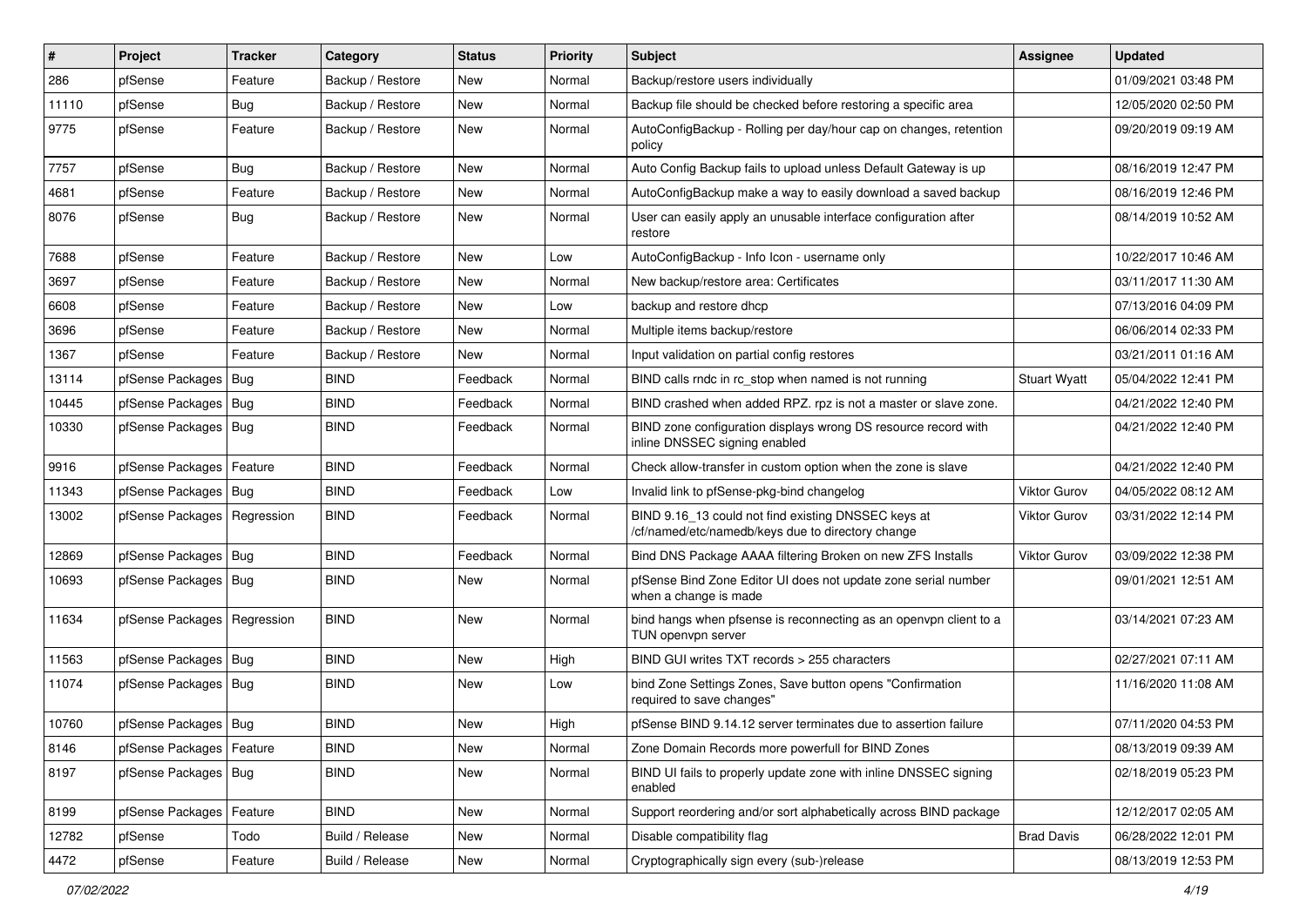| $\vert$ # | Project      | <b>Tracker</b> | Category       | <b>Status</b>                 | Priority | <b>Subject</b>                                                                                        | Assignee             | <b>Updated</b>      |
|-----------|--------------|----------------|----------------|-------------------------------|----------|-------------------------------------------------------------------------------------------------------|----------------------|---------------------|
| 13290     | pfSense      | Regression     | Captive Portal | Feedback                      | Normal   | Error "dummynet: bad switch 21!" with Captive Portals and Limiters<br>active                          |                      | 07/01/2022 04:53 AM |
| 13323     | pfSense      | Bug            | Captive Portal | New                           | Normal   | Captive Portal breaks policy based routing for mac address<br>bypassed clients after upgrade to 22.05 | Kristof Provost      | 06/30/2022 09:46 AM |
| 13272     | pfSense      | <b>Bug</b>     | Captive Portal | <b>Pull Request</b><br>Review | Very Low | Voucher CSV output has leading space before voucher code                                              | Jim Pingle           | 06/28/2022 12:01 PM |
| 1831      | pfSense      | Feature        | Captive Portal | <b>New</b>                    | Normal   | Captive portal IPv6 support                                                                           | Reid<br>Linnemann    | 06/28/2022 12:01 PM |
| 13215     | pfSense      | Bug            | Captive Portal | Assigned                      | Normal   | Allowed MAC/IP/Hostname traffic counts for authorized users                                           | Reid<br>Linnemann    | 05/31/2022 05:31 PM |
| 13226     | pfSense      | <b>Bug</b>     | Captive Portal | Confirmed                     | Normal   | Captive Portal doesn't disconnect established OpenVPN link                                            | Reid<br>Linnemann    | 05/30/2022 10:38 AM |
| 13229     | pfSense Docs | Todo           | Captive Portal | Feedback                      | Normal   | Update documentation for IPFW to PF transition for Limiters and<br>Captive Portal                     | Jim Pingle           | 05/27/2022 03:04 PM |
| 13220     | pfSense      | Feature        | Captive Portal | New                           | Very Low | Voucher per-roll bandwidth restrictions and traffic quotas                                            |                      | 05/26/2022 08:16 AM |
| 13219     | pfSense      | Feature        | Captive Portal | <b>New</b>                    | Very Low | Enable/Disable single voucher roll                                                                    |                      | 05/26/2022 08:14 AM |
| 12730     | pfSense      | Bug            | Captive Portal | <b>New</b>                    | Normal   | RADIUS accounting does not work if WAN is down                                                        |                      | 01/26/2022 05:13 AM |
| 12648     | pfSense      | <b>Bug</b>     | Captive Portal | <b>New</b>                    | Normal   | Undocumented variables 'listenporthttp' and 'listenporthttps'                                         |                      | 12/28/2021 10:44 AM |
| 12357     | pfSense      | <b>Bug</b>     | Captive Portal | <b>New</b>                    | Normal   | Captive Portal popup Logout button loads full login page in popup<br>when clicked                     |                      | 10/27/2021 12:10 PM |
| 12467     | pfSense      | <b>Bug</b>     | Captive Portal | <b>New</b>                    | Normal   | CP error on client disconnect after reboot                                                            |                      | 10/17/2021 05:35 AM |
| 11379     | pfSense      | Feature        | Captive Portal | <b>New</b>                    | Normal   | <b>Template Roll Printer</b>                                                                          |                      | 02/07/2021 05:26 AM |
| 11189     | pfSense      | Feature        | Captive Portal | <b>New</b>                    | Normal   | Captive Portal - Tarpit option                                                                        |                      | 12/23/2020 06:44 PM |
| 3377      | pfSense      | Feature        | Captive Portal | <b>New</b>                    | Normal   | OAuth2 authentication in captive portal                                                               | Jim Thompson         | 10/19/2020 09:13 AM |
| 9970      | pfSense      | Feature        | Captive Portal | New                           | Low      | Captive Portal and SAML2 Integration                                                                  | Mauro Braggio        | 10/12/2020 07:39 AM |
| 9627      | pfSense      | Feature        | Captive Portal | <b>New</b>                    | Normal   | Captive Portal only shows authenticated users                                                         |                      | 08/14/2019 02:48 PM |
| 385       | pfSense      | Feature        | Captive Portal | <b>New</b>                    | Normal   | Reverse captive portal                                                                                |                      | 08/13/2019 12:23 PM |
| 7553      | pfSense      | Bug            | Captive Portal | Confirmed                     | Very Low | Captive portal on a parent interface blocks traffic on VLAN interfaces<br>too                         |                      | 08/19/2018 03:15 PM |
| 1924      | pfSense      | Feature        | Captive Portal | <b>New</b>                    | Normal   | Ability of CP's allowed IP addresses to use aliases                                                   |                      | 07/26/2018 04:28 AM |
| 7971      | pfSense      | Feature        | Captive Portal | <b>New</b>                    | Normal   | Allow import, export and synchronization of MACs under Captive<br>Portal service                      |                      | 10/19/2017 04:56 AM |
| 2963      | pfSense      | Feature        | Captive Portal | <b>New</b>                    | Normal   | Captive Portal MAC authentication request                                                             |                      | 08/22/2017 09:09 PM |
| 6956      | pfSense      | Feature        | Captive Portal | <b>New</b>                    | Normal   | Allow more control over concurrent logins                                                             |                      | 11/23/2016 12:01 PM |
| 2573      | pfSense      | Feature        | Captive Portal | <b>New</b>                    | Normal   | Captive Portal support of RADIUS POD (Packet of Disconnect)                                           |                      | 10/17/2016 03:14 AM |
| 1675      | pfSense      | Bug            | Captive Portal | <b>New</b>                    | Normal   | Captive portal logout problems with pop-up blockers.                                                  | <b>Jared Dillard</b> | 03/28/2016 01:37 PM |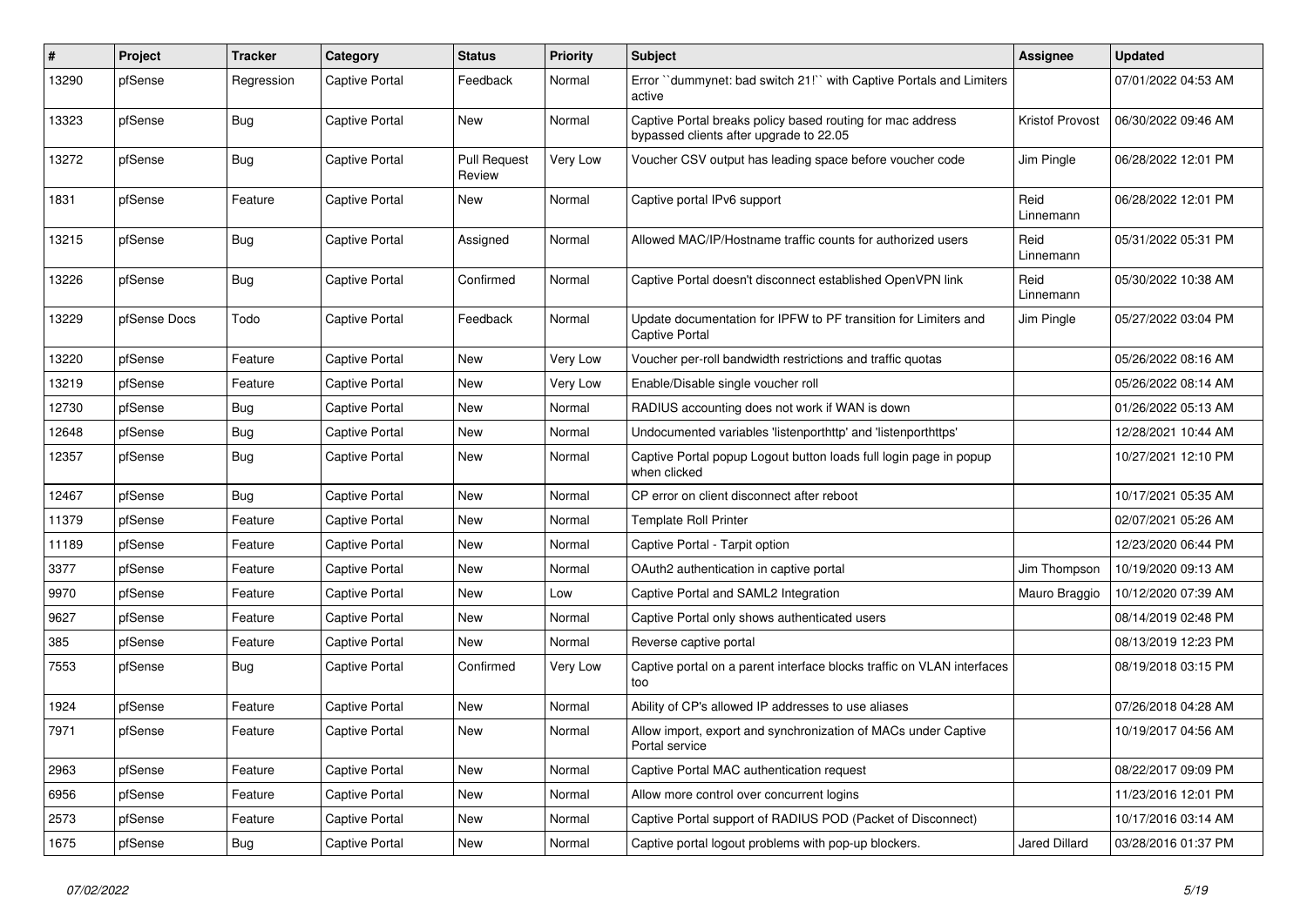| #     | Project                    | <b>Tracker</b> | Category              | <b>Status</b>                 | <b>Priority</b> | Subject                                                                                                 | Assignee   | <b>Updated</b>      |
|-------|----------------------------|----------------|-----------------------|-------------------------------|-----------------|---------------------------------------------------------------------------------------------------------|------------|---------------------|
| 2025  | pfSense                    | Feature        | Captive Portal        | New                           | Normal          | Captive Portal: Easy accessible Logout page instead of Logout<br>pop-up window                          |            | 02/06/2016 04:59 AM |
| 5658  | pfSense                    | <b>Bug</b>     | Captive Portal        | Confirmed                     | Low             | Files with the same name cannot be uploaded to multiple captive<br>portal zones                         |            | 12/18/2015 07:19 PM |
| 4724  | pfSense                    | Feature        | <b>Captive Portal</b> | <b>New</b>                    | Low             | Captive Portal Status Add Client Hostname                                                               |            | 05/22/2015 08:38 AM |
| 3053  | pfSense                    | Feature        | Captive Portal        | New                           | Normal          | Automatically add DHCP static addresses to CP passthru-mac                                              |            | 06/21/2013 11:54 AM |
| 2545  | pfSense                    | Feature        | Captive Portal        | New                           | Low             | CaptivePortal: Custom "Re-authenticate every x minutes"                                                 |            | 07/08/2012 05:21 PM |
| 13110 | pfSense                    | <b>Bug</b>     | CARP                  | <b>New</b>                    | Very Low        | changing CARP VIP address does not update outbound NAT<br>interface IP                                  |            | 05/03/2022 02:52 PM |
| 8100  | pfSense                    | <b>Bug</b>     | CARP                  | New                           | Normal          | pfsync Initially Deletes States on Primary for Connections<br>Established through Secondary             | Luiz Souza | 02/08/2022 12:59 PM |
| 5849  | pfSense                    | Bug            | CARP                  | New                           | Normal          | Routing fail on CARP IPsec                                                                              |            | 12/18/2021 04:41 PM |
| 2218  | pfSense                    | Feature        | CARP                  | <b>New</b>                    | Normal          | Ability to delay CARP master status at boot time                                                        |            | 03/03/2021 11:57 AM |
| 8567  | pfSense                    | Bug            | CARP                  | New                           | Normal          | Using IPv6 VIP alias for services may affect CARP IPv6 VIP work                                         |            | 06/12/2018 01:26 PM |
| 8566  | pfSense                    | <b>Bug</b>     | CARP                  | <b>New</b>                    | Normal          | Wrong IPv6 source in NS request in case using of IPv6 alias                                             |            | 06/12/2018 01:26 PM |
| 7648  | pfSense                    | <b>Bug</b>     | CARP                  | <b>New</b>                    | Very Low        | SPAN ports on an interface renders CARP HA inoperative                                                  |            | 06/14/2017 09:19 PM |
| 4845  | pfSense                    | <b>Bug</b>     | CARP                  | Confirmed                     | High            | CARP preemption doesn't switch to backup where connectivity<br>between systems is lost but not NIC link |            | 07/28/2015 07:55 AM |
| 2099  | pfSense                    | Todo           | CARP                  | <b>New</b>                    | Normal          | Remove "queue" from CARP traffic                                                                        |            | 01/19/2012 10:59 AM |
| 13063 | pfSense Packages           | Feature        | Cellular              | <b>Pull Request</b><br>Review | Normal          | Cellular package shall support more modems and NMEA port                                                |            | 05/06/2022 02:38 PM |
| 10796 | pfSense Packages   Feature |                | Cellular              | Feedback                      | Normal          | Huawei ME909u-521 support                                                                               |            | 04/21/2022 12:40 PM |
| 12737 | pfSense                    | <b>Bug</b>     | Certificates          | <b>New</b>                    | Normal          | CApath is not defined by default in curl                                                                |            | 06/28/2022 12:01 PM |
| 13305 | pfSense                    | Feature        | Certificates          | <b>New</b>                    | Normal          | Certificate Revocation page should show expiration date                                                 |            | 06/27/2022 10:26 AM |
| 12894 | pfSense Plus               | <b>Bug</b>     | Certificates          | New                           | Low             | duplicating freshly created certificates through refreshing                                             |            | 03/03/2022 02:35 PM |
| 11203 | pfSense                    | Bug            | Certificates          | <b>New</b>                    | Normal          | certificate manager very slow                                                                           |            | 12/31/2020 11:57 AM |
| 1257  | pfSense                    | Feature        | Certificates          | <b>Pull Request</b><br>Review | Normal          | Handle encypted CA/Certificate private keys                                                             |            | 10/12/2020 07:12 AM |
| 10258 | pfSense                    | Feature        | Certificates          | <b>New</b>                    | Very Low        | allow to sign CA                                                                                        |            | 02/20/2020 04:20 AM |
| 9889  | pfSense                    | <b>Bug</b>     | Certificates          | <b>New</b>                    | Very Low        | CRL check for Intermediate CA CRLs fails                                                                | Jim Pingle | 11/08/2019 11:03 AM |
| 1268  | pfSense                    | Feature        | Certificates          | New                           | Normal          | Allow mass renewing of certs                                                                            |            | 11/01/2019 03:17 PM |
| 7289  | pfSense                    | <b>Bug</b>     | Certificates          | New                           | Low             | Generating 4096bit Certificate                                                                          |            | 08/14/2019 09:56 AM |
| 2276  | pfSense                    | Feature        | Certificates          | New                           | Normal          | Remote CRL fetch support                                                                                |            | 02/06/2016 04:14 AM |
| 13291 | pfSense Docs               | Todo           | Configuration         | New                           | Low             | Notification documentation                                                                              |            | 06/21/2022 10:22 AM |
| 12402 | pfSense Docs               | Todo           | Configuration         | New                           | Normal          | Feedback on Configuration - Advanced Configuration Options -<br>Notifications                           |            | 09/24/2021 12:46 AM |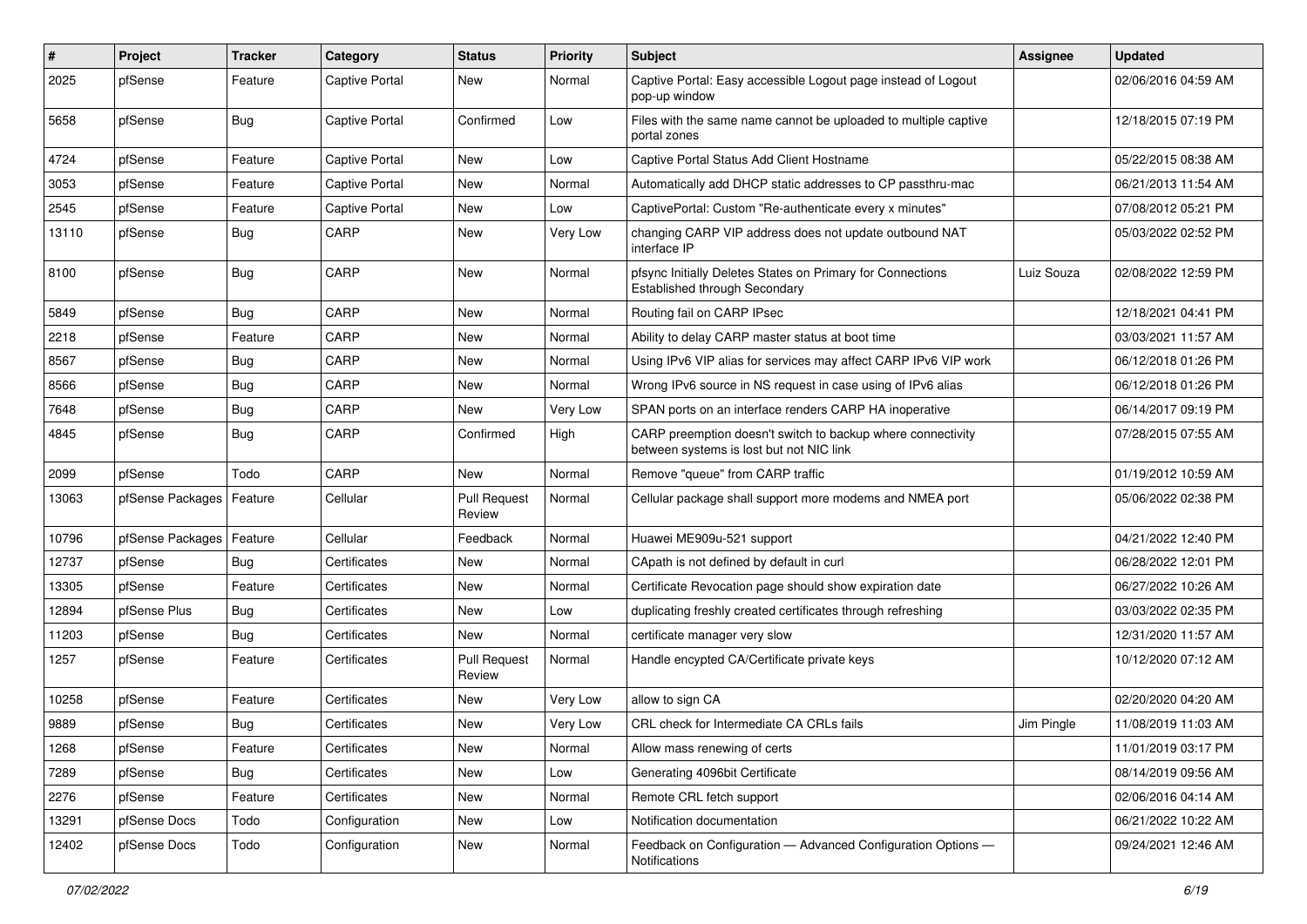| #     | Project          | <b>Tracker</b> | Category                 | <b>Status</b>                 | <b>Priority</b> | Subject                                                                                                               | Assignee            | <b>Updated</b>      |
|-------|------------------|----------------|--------------------------|-------------------------------|-----------------|-----------------------------------------------------------------------------------------------------------------------|---------------------|---------------------|
| 12098 | pfSense Docs     | Correction     | Configuration            | <b>New</b>                    | Normal          | Feedback on pfSense Configuration Recipes - Accessing a<br>CPE/Modem from Inside the Firewall                         |                     | 07/02/2021 02:30 AM |
| 13288 | pfSense          | Bug            | Configuration<br>Backend | New                           | Normal          | Encode FreeRADIUS Custom Options                                                                                      |                     | 06/20/2022 10:36 AM |
| 13287 | pfSense          | Feature        | Configuration<br>Backend | <b>New</b>                    | Normal          | Encode OpenVPN Custom Options                                                                                         |                     | 06/20/2022 10:33 AM |
| 12483 | pfSense          | Bug            | Configuration<br>Backend | <b>New</b>                    | Normal          | GUI creates inconsistent config.xml                                                                                   |                     | 10/23/2021 06:48 AM |
| 3895  | pfSense          | Feature        | Configuration<br>Backend | <b>New</b>                    | Normal          | Timeout for "Apply change"                                                                                            |                     | 01/25/2021 08:07 AM |
| 10833 | pfSense          | <b>Bug</b>     | Configuration<br>Backend | New                           | Normal          | unbound exits on configuration error when link status flaps on LAN<br>interface                                       |                     | 08/13/2020 11:53 PM |
| 6398  | pfSense          | Bug            | Configuration<br>Backend | <b>New</b>                    | Normal          | If config cannot be loaded due to corruption or bug, it isn't handled<br>gracefully (just stops)                      |                     | 08/13/2019 01:23 PM |
| 5902  | pfSense          | Todo           | Configuration<br>Backend | <b>New</b>                    | Normal          | Use a common place for default values                                                                                 |                     | 08/13/2019 12:53 PM |
| 13258 | pfSense          | Bug            | Console Menu             | <b>Pull Request</b><br>Review | Low             | secret menu option 100                                                                                                | Jim Pingle          | 06/28/2022 12:01 PM |
| 13268 | pfSense          | Todo           | Console Menu             | Ready To Test                 | Normal          | columns don't align nicely in console with medium-long interface<br>names                                             |                     | 06/12/2022 10:32 PM |
| 13249 | pfSense          | Bug            | Console Menu             | <b>New</b>                    | Normal          | Running playback comands multiple times results in PHP error                                                          |                     | 06/06/2022 07:02 AM |
| 6469  | pfSense          | Feature        | Console Menu             | New                           | Normal          | Improve help + self documentation in console PHP shell                                                                |                     | 08/13/2019 01:23 PM |
| 7747  | pfSense          | Feature        | Console Menu             | <b>New</b>                    | Normal          | Minor UI Tweak: Make hitting enter on the console (esp via SSH)<br>should not log you out, but simply redraw the menu |                     | 08/01/2017 04:03 PM |
| 2693  | pfSense          | Feature        | Console Menu             | New                           | Normal          | Allow mapping mapping non-physical interfaces via console                                                             | Mathieu Simon       | 11/27/2012 03:00 PM |
| 11970 | pfSense Packages | Bug            | Coreboot                 | <b>New</b>                    | Normal          | Netgate Firmware Upgrade Doesn't Work on XG-2758                                                                      |                     | 04/21/2022 12:39 PM |
| 13074 | pfSense Plus     | Bug            | Cryptographic<br>Modules | <b>New</b>                    | Normal          | AES-GCM with SafeXcel on Netgate 2100 causes MBUF overload                                                            |                     | 06/12/2022 11:14 AM |
| 12658 | pfSense Packages | Feature        | darkstat                 | <b>New</b>                    | Normal          | Adding prometheus metrics to darkstat                                                                                 |                     | 05/27/2022 09:44 PM |
| 13325 | pfSense Plus     | Bug            | Dashboard                | <b>New</b>                    | Normal          | System Information Widget Reloading                                                                                   |                     | 06/30/2022 12:00 PM |
| 12673 | pfSense          | Bug            | Dashboard                | <b>Pull Request</b><br>Review | Normal          | Firewall Logs Widget fails to update at intervals below 5 seconds.                                                    | <b>Viktor Gurov</b> | 06/28/2022 12:01 PM |
| 13168 | pfSense          | Feature        | Dashboard                | New                           | Low             | Multiple Dashboard views for a single user                                                                            |                     | 05/16/2022 07:53 AM |
| 13165 | pfSense          | Feature        | Dashboard                | <b>Pull Request</b><br>Review | Normal          | Feat: live update for Services dashboard widget                                                                       |                     | 05/15/2022 01:48 AM |
| 10395 | pfSense          | Feature        | Dashboard                | New                           | Low             | Add Dashboard System Information support for more PC Engines<br>APU boards                                            |                     | 02/17/2022 01:02 AM |
| 7113  | pfSense          | Bug            | Dashboard                | New                           | Normal          | Interface name in Traffic Graphs                                                                                      |                     | 12/31/2021 05:40 PM |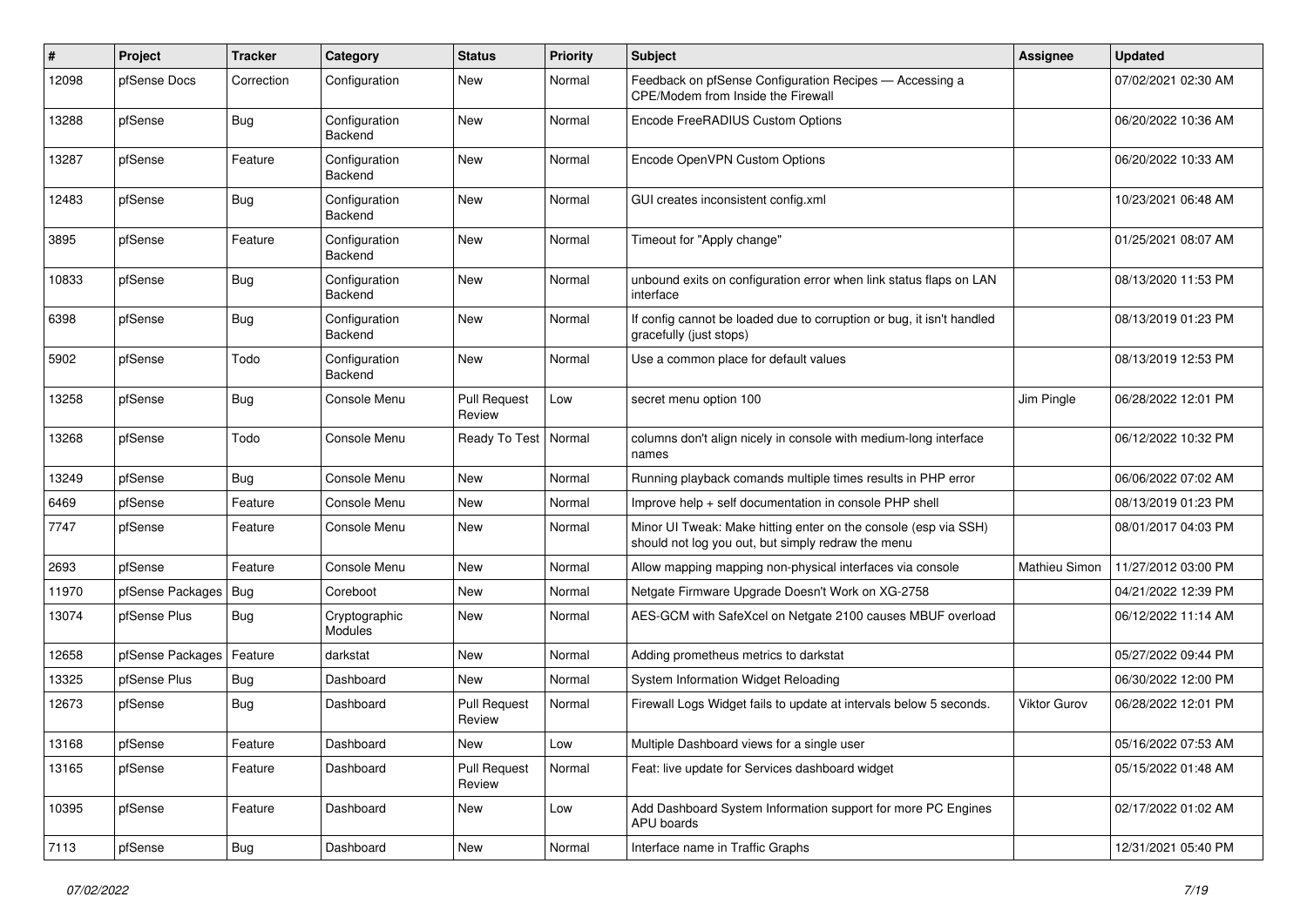| #     | Project      | <b>Tracker</b> | Category        | <b>Status</b>                 | Priority | <b>Subject</b>                                                                                         | Assignee      | <b>Updated</b>      |
|-------|--------------|----------------|-----------------|-------------------------------|----------|--------------------------------------------------------------------------------------------------------|---------------|---------------------|
| 11759 | pfSense      | <b>Bug</b>     | Dashboard       | <b>New</b>                    | Normal   | Traffic graphs on dashboard double upload on pppoe links                                               |               | 12/30/2021 04:00 AM |
| 7387  | pfSense      | Bug            | Dashboard       | New                           | Low      | New Traffic Graph in dashboard resets inverted view to normal view                                     | Jared Dillard | 12/11/2021 08:14 PM |
| 10280 | pfSense      | Feature        | Dashboard       | New                           | Low      | <b>DHCP Leases widget</b>                                                                              |               | 11/07/2020 09:18 PM |
| 9353  | pfSense      | Bug            | Dashboard       | New                           | Low      | PHPSession errors from limited access to dashboard and widgets                                         |               | 10/06/2020 09:31 AM |
| 10401 | pfSense      | Feature        | Dashboard       | New                           | Normal   | Request: ability to sort/separate stopped/running Service(s) on<br>Dashboard -> Services Status widget |               | 03/31/2020 04:48 PM |
| 7788  | pfSense      | Bug            | Dashboard       | New                           | Low      | Irregular updating of widgets like cpu/uptime on system widget.                                        |               | 08/21/2019 09:03 AM |
| 7182  | pfSense      | Feature        | Dashboard       | New                           | Normal   | Break up System Widget on the Dashboard                                                                |               | 08/21/2019 08:59 AM |
| 5567  | pfSense      | Feature        | Dashboard       | New                           | Low      | CARP status widget does not update in real time                                                        |               | 08/20/2019 03:33 PM |
| 7974  | pfSense      | Feature        | Dashboard       | New                           | Normal   | <b>ZFS RAID Monitor Not available</b>                                                                  |               | 08/20/2019 01:34 PM |
| 8458  | pfSense      | Feature        | Dashboard       | New                           | Low      | Allow reordering of interface widget                                                                   |               | 08/14/2019 10:52 AM |
| 7857  | pfSense      | Bug            | Dashboard       | New                           | Very Low | Interfaces Widget U/I fails to wrap IPV6 addresses when the string is<br>too wide for the widget       |               | 08/13/2019 09:15 AM |
| 9677  | pfSense      | Bug            | Dashboard       | New                           | Normal   | Dashboard hangs when widget needs data from a remote host which<br>is down                             |               | 08/13/2019 09:15 AM |
| 8157  | pfSense      | Bug            | Dashboard       | New                           | Very Low | Traffic Graph clutter from time to time                                                                |               | 12/03/2017 06:40 AM |
| 7934  | pfSense      | Feature        | Dashboard       | New                           | Very Low | format support phone# for international use                                                            |               | 10/12/2017 04:38 PM |
| 6390  | pfSense      | Todo           | Dashboard       | New                           | Low      | Autoscale from Traffic Graph not correct size (big graphs)                                             |               | 05/23/2016 01:38 PM |
| 4646  | pfSense      | Feature        | Dashboard       | <b>New</b>                    | Normal   | Recover valuable vertical screen real estate in dashboard                                              |               | 04/20/2015 07:46 PM |
| 3411  | pfSense      | <b>Bug</b>     | Dashboard       | New                           | Low      | Interfaces and statistics dashboard widgets very slow with large<br>numbers of interfaces              |               | 01/24/2014 02:09 AM |
| 2479  | pfSense      | Feature        | Dashboard       | <b>New</b>                    | Normal   | Allow reordering of the traffic graphs on the dashboard                                                |               | 06/08/2012 04:13 PM |
| 7244  | pfSense      | Feature        | Developer Tools | <b>New</b>                    | Normal   | Publish pfsense as a Vagrant Basebox                                                                   |               | 01/29/2019 04:09 AM |
| 1219  | pfSense      | Feature        | Developer Tools | New                           | Low      | Ship DTRACE enabled kernels in the images                                                              |               | 07/26/2017 03:14 AM |
| 11471 | pfSense Docs | Todo           | Development     | <b>New</b>                    | Low      | Feedback on Development - Developing Packages                                                          | Jim Pingle    | 02/19/2021 02:52 PM |
| 11071 | pfSense Docs | New Content    | <b>DHCP</b>     | <b>New</b>                    | Normal   | Feedback on Services - IPv6 Router Advertisements                                                      | Jim Pingle    | 12/08/2020 09:25 AM |
| 8852  | pfSense Docs | Correction     | <b>DHCP</b>     | <b>New</b>                    | Normal   | [feedback form] Unclear about "Client Identifier" in a static mapping                                  | Jim Pingle    | 09/23/2020 02:30 PM |
| 12959 | pfSense      | <b>Bug</b>     | DHCP (IPv4)     | Feedback                      | Normal   | dhcplease process wrongly update host file if client-hostname is<br>empty                              |               | 07/01/2022 09:10 AM |
| 13321 | pfSense      | <b>Bug</b>     | DHCP (IPv4)     | <b>Pull Request</b><br>Review | Normal   | dhcpleases handles duplicate hostnames incorrectly                                                     |               | 06/30/2022 07:06 AM |
| 13250 | pfSense      | Todo           | DHCP (IPv4)     | New                           | Very Low | Clean up DHCP Server option language                                                                   | Jim Pingle    | 06/28/2022 12:01 PM |
| 13273 | pfSense      | Bug            | DHCP (IPv4)     | New                           | Normal   | dholient can use conflicting recorded leases                                                           |               | 06/14/2022 11:07 AM |
| 13256 | pfSense      | Feature        | DHCP (IPv4)     | <b>New</b>                    | Normal   | Better handling of duplicate IPs in static DHCP assignments                                            |               | 06/11/2022 04:51 PM |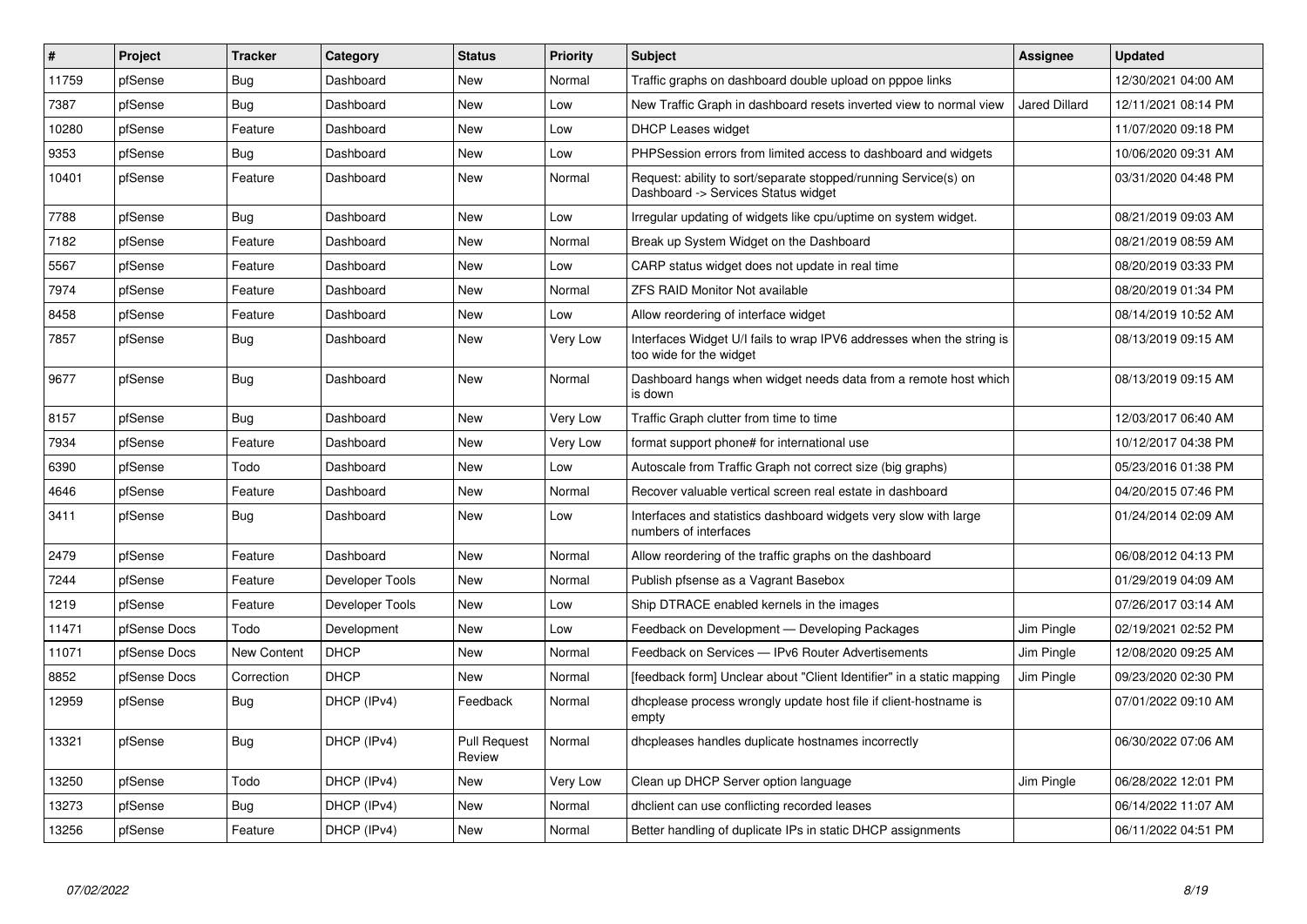| $\vert$ # | Project | <b>Tracker</b> | Category    | <b>Status</b> | <b>Priority</b> | Subject                                                                                                                            | <b>Assignee</b>      | <b>Updated</b>      |
|-----------|---------|----------------|-------------|---------------|-----------------|------------------------------------------------------------------------------------------------------------------------------------|----------------------|---------------------|
| 13263     | pfSense | <b>Bug</b>     | DHCP (IPv4) | New           | Low             | Deleting a static DHCP entry when the related IP is not in the arp<br>table spams the log                                          |                      | 06/10/2022 11:18 AM |
| 13217     | pfSense | Bug            | DHCP (IPv4) | New           | Normal          | dholient using default pid file location which does not exist                                                                      | Viktor Gurov         | 05/26/2022 08:09 AM |
| 4451      | pfSense | Bug            | DHCP (IPv4) | New           | Low             | Status DHCP Leases shows double entries for static entries without<br>IP address                                                   | <b>Phillip Davis</b> | 05/21/2022 04:55 PM |
| 12922     | pfSense | Bug            | DHCP (IPv4) | New           | Normal          | Classless static routes received on DHCP WAN can override chosen<br>default gateway                                                |                      | 03/28/2022 10:08 AM |
| 8179      | pfSense | <b>Bug</b>     | DHCP (IPv4) | Feedback      | Normal          | Incorrect reverse DNS zone in DHCP server config for<br>non-octet-aligned subnet mask                                              | Renato Botelho       | 02/09/2022 11:17 PM |
| 12070     | pfSense | Bug            | DHCP (IPv4) | New           | Low             | VLAN0 for WAN DHCP                                                                                                                 |                      | 12/23/2021 04:31 PM |
| 6362      | pfSense | Bug            | DHCP (IPv4) | Confirmed     | Normal          | DHCP Client ID not used                                                                                                            |                      | 07/09/2021 06:30 AM |
| 12067     | pfSense | Bug            | DHCP (IPv4) | New           | Very Low        | <b>DHCP Monitoring Statistics Error</b>                                                                                            |                      | 06/21/2021 08:39 AM |
| 8330      | pfSense | Feature        | DHCP (IPv4) | New           | Normal          | add options for ddns-local-address statements                                                                                      |                      | 04/27/2021 12:31 PM |
| 11004     | pfSense | Feature        | DHCP (IPv4) | New           | Low             | DHCP reservations with no IP address show entries in DHCP leases                                                                   |                      | 10/26/2020 07:22 AM |
| 7405      | pfSense | Feature        | DHCP (IPv4) | New           | Normal          | Ability to add dhcp host reservations from "Diagnostics -> ARP<br>table"                                                           |                      | 10/12/2020 08:22 AM |
| 6960      | pfSense | Feature        | DHCP (IPv4) | New           | Normal          | Consider replacing ISC DHCP server with KEA DHCP                                                                                   |                      | 09/24/2020 01:59 PM |
| 9130      | pfSense | Feature        | DHCP (IPv4) | <b>New</b>    | Normal          | Request ID [#INC-16195]: DHCP - PXE Boot                                                                                           |                      | 09/10/2020 01:39 PM |
| 10802     | pfSense | Feature        | DHCP (IPv4) | New           | Very Low        | Seperator for DHCP Static Mapped leases                                                                                            |                      | 07/31/2020 10:30 AM |
| 6544      | pfSense | Feature        | DHCP (IPv4) | New           | Very Low        | RFC 3046 DHCP Option 82 support (and RFC 3315/4649/4580 for<br>IPv6)                                                               |                      | 07/13/2020 02:14 AM |
| 2983      | pfSense | Feature        | DHCP (IPv4) | New           | Normal          | DHCPD: Add vendor-class-identifier and MAC-OIDs                                                                                    |                      | 05/29/2020 09:24 PM |
| 10345     | pfSense | Feature        | DHCP (IPv4) | New           | Normal          | DHCP lease distinction between online and offline                                                                                  |                      | 03/16/2020 07:56 AM |
| 10250     | pfSense | Feature        | DHCP (IPv4) | New           | Very Low        | DHCP lease view by interface                                                                                                       |                      | 02/11/2020 07:47 AM |
| 9732      | pfSense | Feature        | DHCP (IPv4) | New           | Normal          | System UTC time offset in DHCP Option 2                                                                                            |                      | 09/06/2019 08:39 PM |
| 7441      | pfSense | Feature        | DHCP (IPv4) | New           | Low             | Display start/end times for Static Mapping leases on DHCP<br>Leases/DHCPv6 Leases                                                  |                      | 08/21/2019 10:48 AM |
| 3771      | pfSense | Bug            | DHCP (IPv4) | New           | Normal          | Webinterface and dhcpdcrashes with 500+ static leases                                                                              |                      | 08/21/2019 09:26 AM |
| 8614      | pfSense | <b>Bug</b>     | DHCP (IPv4) | New           | Normal          | Cannot remove Additional BOOTP/DHCP Options                                                                                        |                      | 08/21/2019 09:15 AM |
| 7172      | pfSense | <b>Bug</b>     | DHCP (IPv4) | New           | Normal          | Sorting by hostname in Services > DHCP Server > LAN should be<br>'natural" (alphanumeric friendly)                                 |                      | 08/20/2019 03:47 PM |
| 2323      | pfSense | Feature        | DHCP (IPv4) | New           | Low             | GUI doesn't allow to configure DHCP server to serve IP addresses<br>belonging to subnets wich are not associated with an interface |                      | 08/19/2019 10:27 AM |
| 2774      | pfSense | Feature        | DHCP (IPv4) | New           | Normal          | Extend DHCP Pools code to allow using different subnets                                                                            |                      | 08/19/2019 10:27 AM |
| 9343      | pfSense | <b>Bug</b>     | DHCP (IPv4) | New           | Normal          | diag arp.php times out with large DHCPD leases table                                                                               |                      | 08/14/2019 01:19 PM |
| 6615      | pfSense | Feature        | DHCP (IPv4) | New           | Normal          | new DHCP server option                                                                                                             |                      | 08/13/2019 01:39 PM |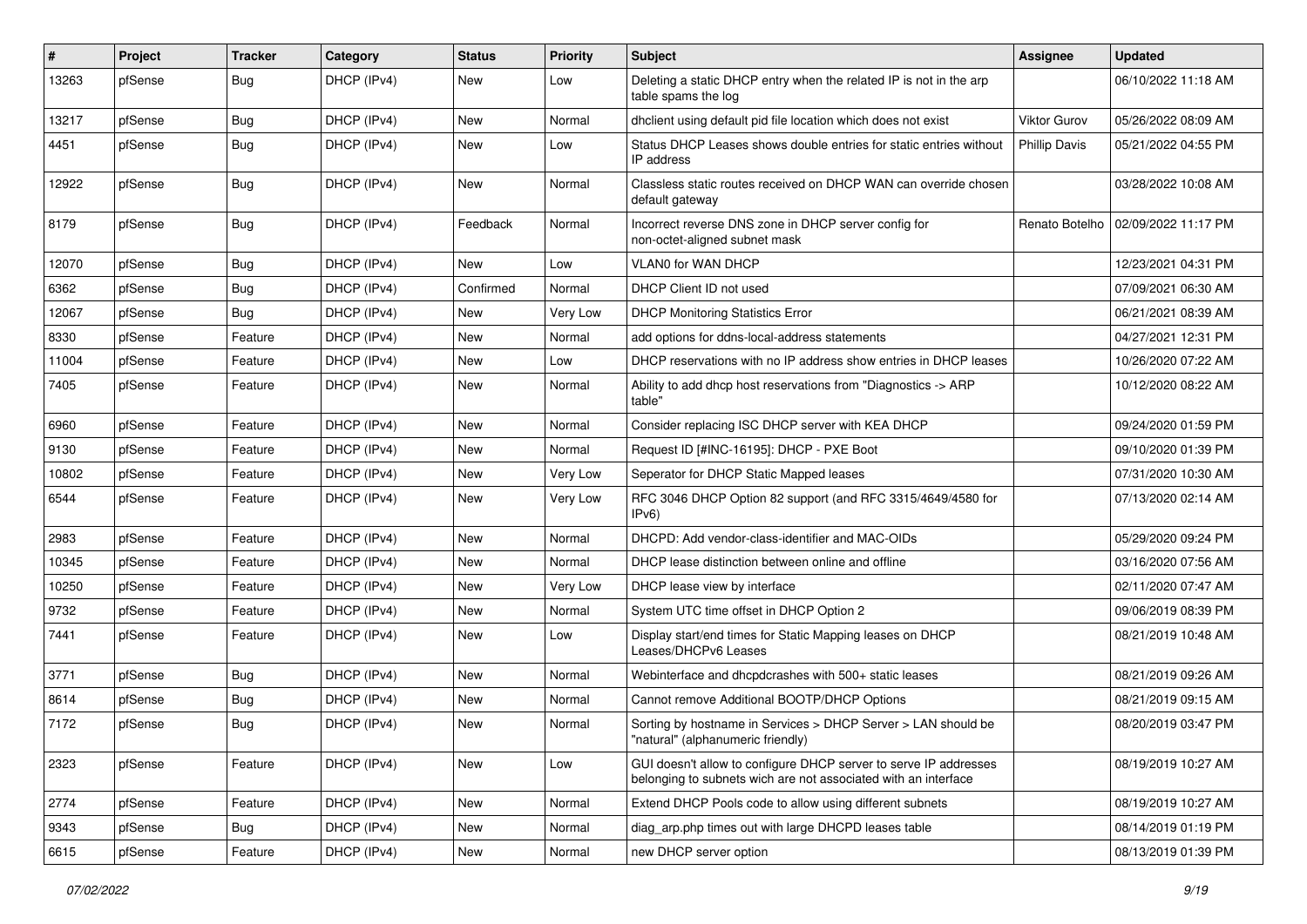| #     | Project | <b>Tracker</b> | Category    | <b>Status</b>                 | <b>Priority</b> | Subject                                                                                          | <b>Assignee</b>    | <b>Updated</b>      |
|-------|---------|----------------|-------------|-------------------------------|-----------------|--------------------------------------------------------------------------------------------------|--------------------|---------------------|
| 5080  | pfSense | Feature        | DHCP (IPv4) | New                           | Normal          | Settings tab under Services>DHCP Server                                                          |                    | 08/13/2019 12:53 PM |
| 8879  | pfSense | Feature        | DHCP (IPv4) | <b>New</b>                    | Very Low        | DHCP options ADD force options                                                                   |                    | 09/07/2018 09:14 AM |
| 4899  | pfSense | Feature        | DHCP (IPv4) | New                           | Normal          | Additional BOOTP/DHCP Options should allow a force option                                        |                    | 01/02/2018 02:24 PM |
| 4061  | pfSense | <b>Bug</b>     | DHCP (IPv4) | Confirmed                     | Normal          | dhcpd doesn't send client-hostname to peer, breaking DHCP lease<br>registrations w/HA            |                    | 02/24/2017 08:58 PM |
| 3534  | pfSense | Feature        | DHCP (IPv4) | New                           | Normal          | DDNS using arbitrary zone primary                                                                |                    | 07/08/2014 11:40 AM |
| 3404  | pfSense | Bug            | DHCP (IPv4) | New                           | Normal          | DHCP Server Fails to Start on Interfaces that are Slow to Come<br>Online During Boot             |                    | 02/11/2014 05:09 PM |
| 13253 | pfSense | <b>Bug</b>     | DHCP (IPv6) | New                           | Normal          | 'dhcp6c'' is not restarted when applying settings when multiple<br>WANs are configured for DHCP6 |                    | 06/28/2022 12:01 PM |
| 12947 | pfSense | Bug            | DHCP (IPv6) | <b>Pull Request</b><br>Review | Normal          | DHCP6 client does not take any action if the interface IPv6 address<br>changes during renewal    |                    | 06/28/2022 12:01 PM |
| 13296 | pfSense | Feature        | DHCP (IPv6) | <b>New</b>                    | Normal          | Add support for DHCP6 OPTION_PD_EXCLUDE (RFC 6603)                                               |                    | 06/24/2022 10:10 PM |
| 13248 | pfSense | Regression     | DHCP (IPv6) | New                           | Normal          | IPv6 Router Advertisements runs when config.xml does not contain<br>an entry for the interface   |                    | 06/05/2022 07:44 PM |
| 13237 | pfSense | Bug            | DHCP (IPv6) | <b>New</b>                    | Normal          | dhcp6c script cannot be executed safely                                                          |                    | 06/01/2022 11:20 AM |
| 9536  | pfSense | Feature        | DHCP (IPv6) | New                           | Normal          | Support dynamic prefix in DHCPv6 Server                                                          |                    | 05/25/2022 04:27 AM |
| 9136  | pfSense | Bug            | DHCP (IPv6) | New                           | High            | IPv6 Tracking Interfaces Lose IPv6 Address in Certain Cases                                      |                    | 04/21/2022 12:39 PM |
| 7138  | pfSense | Bug            | DHCP (IPv6) | Assigned                      | Normal          | Pfsense wide dhcpv6 client doesn't recognise ifid statement                                      |                    | 04/21/2022 12:39 PM |
| 12823 | pfSense | Bug            | DHCP (IPv6) | New                           | Normal          | Multiple DHCP6 WAN connections PPPoE interface 'defached'<br>status                              |                    | 02/18/2022 05:39 AM |
| 12581 | pfSense | Regression     | DHCP (IPv6) | New                           | Normal          | CARP IPv6 assigned address does not get advertised to endpoints<br>with RADV                     |                    | 12/16/2021 02:34 PM |
| 6691  | pfSense | Bug            | DHCP (IPv6) | New                           | Normal          | dhcp6c quits after only two tries if no response was received                                    |                    | 12/07/2020 04:25 PM |
| 6051  | pfSense | <b>Bug</b>     | DHCP (IPv6) | <b>New</b>                    | Normal          | DHCPv6 Client Failure for additional WAN Address causes<br>2-seconds-service-restart-loop        |                    | 12/03/2020 01:08 AM |
| 10714 | pfSense | Bug            | DHCP (IPv6) | <b>New</b>                    | Normal          | radvd only gives out the prefix of the "first" IPv6 address of an<br>interface                   |                    | 10/06/2020 01:03 PM |
| 10822 | pfSense | Bug            | DHCP (IPv6) | <b>New</b>                    | Normal          | Deprecated IPv6 prefix won't be announced as deprecated to clients                               |                    | 08/10/2020 09:23 AM |
| 6283  | pfSense | Feature        | DHCP (IPv6) | New                           | Normal          | Register DHCPv6 leases with DNS resolver                                                         |                    | 08/21/2019 10:48 AM |
| 9575  | pfSense | Feature        | DHCP (IPv6) | <b>New</b>                    | Very Low        | RFC 7078 - Distributing Address Selection Policy Using DHCPv6                                    |                    | 08/14/2019 02:39 PM |
| 6873  | pfSense | <b>Bug</b>     | DHCP (IPv6) | New                           | Low             | radvd - Too many addresses in RDNSS section when previously<br>using DHCPv6                      | Dominic<br>McKeown | 06/06/2018 10:45 AM |
| 3185  | pfSense | Feature        | DHCP (IPv6) | New                           | Normal          | Accommodate a DHCPv6 failover-like mechanism                                                     |                    | 11/24/2017 10:44 AM |
| 7821  | pfSense | Bug            | DHCP (IPv6) | New                           | Normal          | GIF does not support broadcast                                                                   |                    | 08/29/2017 10:50 AM |
| 7734  | pfSense | Bug            | DHCP (IPv6) | New                           | Normal          | Using opton ia pd0 does not renew prefix and prefix get dropped                                  |                    | 07/31/2017 03:46 AM |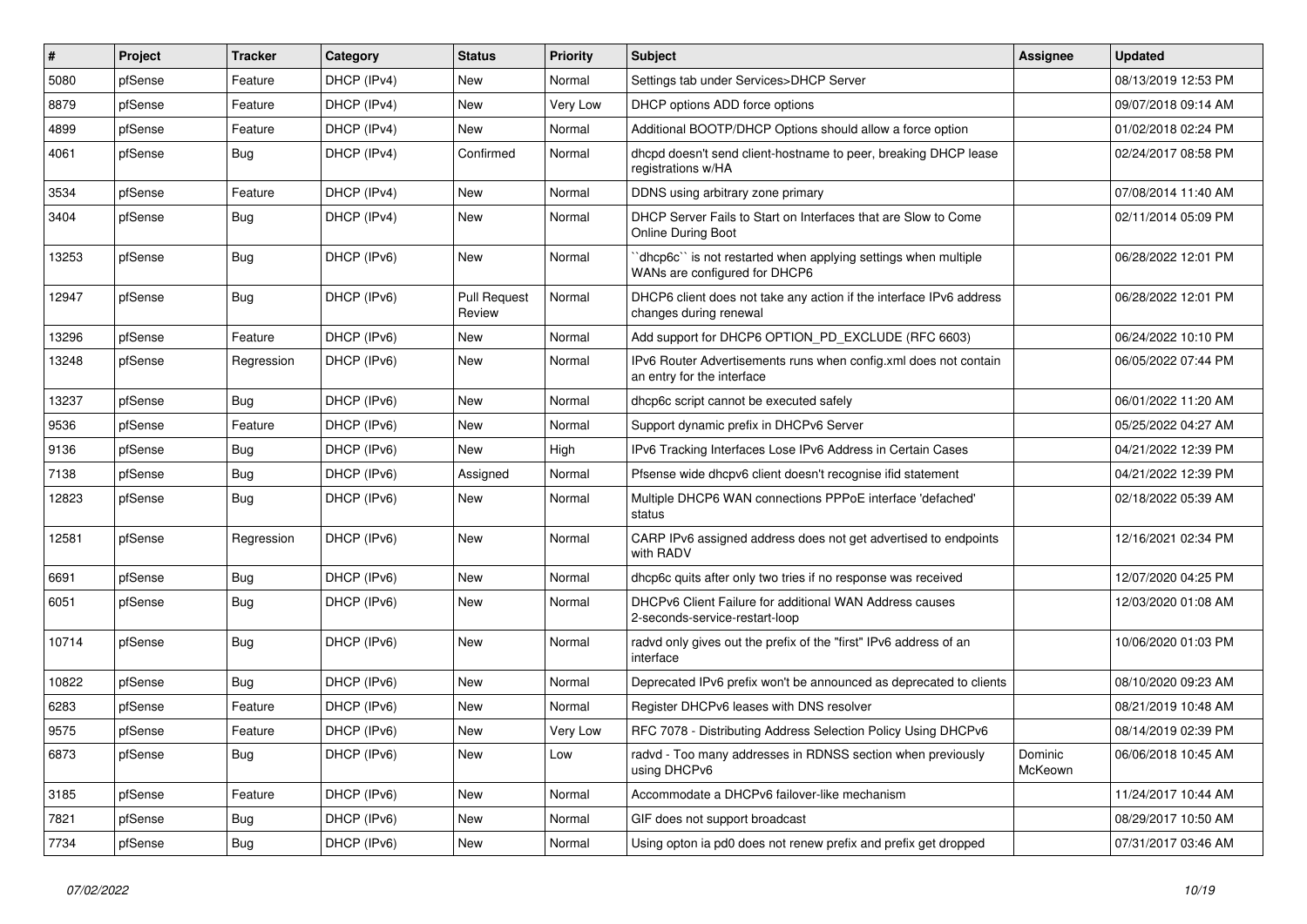| $\vert$ # | Project      | <b>Tracker</b> | Category             | <b>Status</b>                 | <b>Priority</b> | <b>Subject</b>                                                               | Assignee   | <b>Updated</b>      |
|-----------|--------------|----------------|----------------------|-------------------------------|-----------------|------------------------------------------------------------------------------|------------|---------------------|
| 5950      | pfSense      | Feature        | DHCP (IPv6)          | New                           | Normal          | DHCPv6 Server support for PD of PD-obtained networks                         |            | 03/04/2016 03:04 AM |
| 12508     | pfSense      | Bug            | <b>DHCP Relay</b>    | New                           | Normal          | DHCP Relay over VPN                                                          |            | 11/06/2021 11:25 AM |
| 12120     | pfSense      | Feature        | <b>DHCP Relay</b>    | New                           | Normal          | Permit several sets of destination DHCP servers in DHCP relay                |            | 07/11/2021 05:41 PM |
| 11149     | pfSense      | <b>Bug</b>     | <b>DHCP Relay</b>    | <b>New</b>                    | Normal          | DHCP relay won't start with DHCP server behind gateway                       |            | 03/22/2021 05:13 AM |
| 10904     | pfSense      | Feature        | <b>DHCP Relay</b>    | <b>Pull Request</b><br>Review | Normal          | Support vti interfaces in dhcrelay                                           | Luiz Souza | 10/12/2020 07:35 AM |
| 10715     | pfSense      | Bug            | <b>DHCP Relay</b>    | New                           | Normal          | DHCPv6 relay always uses the "first" IPv6 address of an interface            |            | 06/29/2020 05:01 AM |
| 9680      | pfSense      | Feature        | <b>DHCP Relay</b>    | <b>New</b>                    | Normal          | Seperate DHCP Server and relay per interface                                 |            | 02/27/2020 10:47 AM |
| 4680      | pfSense      | <b>Bug</b>     | <b>DHCP Relay</b>    | <b>New</b>                    | Normal          | DHCP relay does not work with DHCP server on other end of<br>OpenVPN tunnel  |            | 05/05/2015 06:55 PM |
| 13322     | pfSense      | Feature        | Diagnostics          | New                           | Low             | Define Packet Capture Protocol                                               |            | 06/30/2022 06:45 AM |
| 12757     | pfSense      | Bug            | Diagnostics          | <b>Pull Request</b><br>Review | Very Low        | Clean up /etc/inc/filter.inc use of pfctl -F                                 |            | 06/28/2022 12:01 PM |
| 12791     | pfSense Docs | New Content    | <b>Diagnostics</b>   | New                           | Normal          | Diagnostic Information for Support (pfSense)                                 |            | 02/13/2022 08:49 PM |
| 3796      | pfSense      | <b>Bug</b>     | Diagnostics          | Confirmed                     | Normal          | States summary fails and is very slow with large state tables                |            | 12/11/2021 08:03 PM |
| 12343     | pfSense      | Feature        | <b>Diagnostics</b>   | <b>New</b>                    | Low             | Real time traffic monitoring                                                 |            | 09/06/2021 01:26 PM |
| 11856     | pfSense      | Feature        | Diagnostics          | New                           | Normal          | Replace/add Alias or DNS names for known LAN addresses in the<br>State table |            | 04/27/2021 08:01 AM |
| 9718      | pfSense      | Feature        | Diagnostics          | New                           | Low             | Make diag_states_summary table sortable                                      |            | 10/06/2020 09:12 AM |
| 7848      | pfSense      | <b>Bug</b>     | Diagnostics          | New                           | Low             | NDP Table Sort by Expiration Error                                           |            | 08/26/2019 02:56 PM |
| 1656      | pfSense      | Feature        | <b>Diagnostics</b>   | <b>New</b>                    | Normal          | Teach pfctl to kill states by port number                                    |            | 08/21/2019 09:55 AM |
| 7442      | pfSense      | Feature        | Diagnostics          | New                           | Low             | Suggestions for Diagnostics / ARP Table and Diagnostics / NDP<br>Table       |            | 08/21/2019 09:27 AM |
| 7459      | pfSense      | Feature        | Diagnostics          | <b>New</b>                    | Low             | "Refresh" button for Diagnostics/Tables display                              |            | 08/21/2019 09:27 AM |
| 6804      | pfSense      | Feature        | Diagnostics          | New                           | Very Low        | Add row counter into Diagnostics -> Edit File                                |            | 08/20/2019 03:44 PM |
| 5556      | pfSense      | Feature        | Diagnostics          | New                           | Normal          | No error when downloading non-existing file on Diagnostics/Execute           |            | 08/20/2019 03:43 PM |
| 4456      | pfSense      | Feature        | Diagnostics          | New                           | Normal          | Packet capture additional filtering options                                  |            | 08/20/2019 03:30 PM |
| 4914      | pfSense      | Feature        | Diagnostics          | New                           | Low             | Packet Capture Settings                                                      |            | 08/20/2019 08:51 AM |
| 7590      | pfSense      | <b>Bug</b>     | Diagnostics          | <b>New</b>                    | Normal          | diag_edit do not save when nothing to sae (in directory browse view)         |            | 05/20/2017 05:04 PM |
| 7589      | pfSense      | Bug            | Diagnostics          | New                           | Normal          | diag edit.php old print info box                                             |            | 05/20/2017 05:02 PM |
| 12883     | pfSense Docs | Todo           | <b>DNS</b>           | New                           | Normal          | Feedback on Services - DNS Resolver - Host Overrides                         |            | 02/28/2022 07:54 PM |
| 7329      | pfSense      | <b>Bug</b>     | <b>DNS Forwarder</b> | New                           | Low             | <b>DHCP Not Updating DNS</b>                                                 |            | 01/21/2022 09:16 PM |
| 12139     | pfSense      | Feature        | <b>DNS Forwarder</b> | New                           | Normal          | Add support in for specifying a DNSMASQ configuration file                   |            | 07/16/2021 09:45 PM |
| 2410      | pfSense      | Feature        | <b>DNS Forwarder</b> | New                           | Normal          | Support name based aliasing via CNAMEs or some other<br>mechanism.           |            | 12/11/2012 09:56 PM |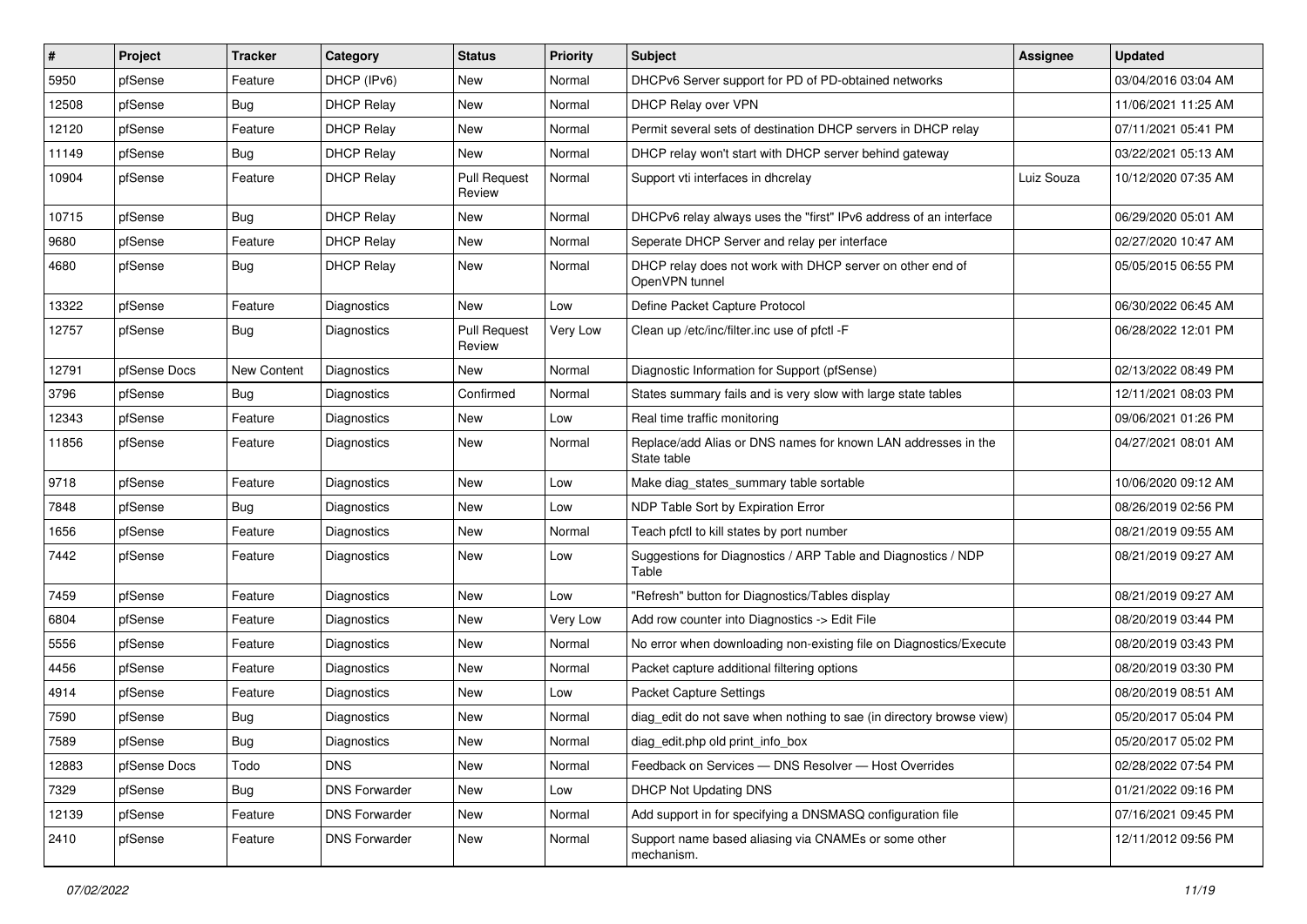| $\vert$ # | Project | <b>Tracker</b> | Category            | <b>Status</b>          | <b>Priority</b> | <b>Subject</b>                                                                                                                | <b>Assignee</b>                | <b>Updated</b>      |
|-----------|---------|----------------|---------------------|------------------------|-----------------|-------------------------------------------------------------------------------------------------------------------------------|--------------------------------|---------------------|
| 13254     | pfSense | Bug            | <b>DNS Resolver</b> | New                    | Normal          | DNS resolver does not update "unbound.conf" file during link down<br>events                                                   |                                | 06/28/2022 12:01 PM |
| 12612     | pfSense | <b>Bug</b>     | <b>DNS Resolver</b> | New                    | Normal          | DNS Resolver is restarted during every "rc.newwanip" event                                                                    |                                | 06/28/2022 12:01 PM |
| 5413      | pfSense | <b>Bug</b>     | <b>DNS Resolver</b> | Confirmed              | High            | Incorrect Handling of Unbound Resolver [service restarts, cache<br>loss, DNS service interruption]                            |                                | 06/19/2022 11:11 PM |
| 1819      | pfSense | <b>Bug</b>     | <b>DNS Resolver</b> | New                    | Normal          | DNS Resolver Not Registering DHCP Server Specified Domain<br>Name                                                             | Luiz Souza                     | 04/28/2022 01:53 PM |
| 7152      | pfSense | Bug            | <b>DNS Resolver</b> | New                    | Normal          | Unbound / DNS Resolver issue if "Register DHCP static mappings in<br>the DNS Resolver" set before wildcard DNS custom options |                                | 12/18/2021 04:59 PM |
| 12551     | pfSense | Feature        | <b>DNS Resolver</b> | New                    | Low             | Add ability to set DNS resolver search domain list                                                                            |                                | 12/01/2021 11:18 AM |
| 7096      | pfSense | <b>Bug</b>     | <b>DNS Resolver</b> | Feedback               | Normal          | Unbound fails to start on boot if specific network devices are<br>configured in the "Network Interfaces"                      |                                | 11/22/2021 08:59 AM |
| 11921     | pfSense | Feature        | <b>DNS Resolver</b> | <b>New</b>             | Very Low        | Feature Request: Compile unbound with EDNS Client Subnet (ECS)<br>module (--enable-subnet)                                    |                                | 05/14/2021 07:29 AM |
| 10624     | pfSense | Bug            | <b>DNS Resolver</b> | <b>New</b>             | Normal          | Unbound configuration memory leak with python module + register<br><b>DHCP</b> leases active                                  |                                | 02/26/2021 10:27 AM |
| 9654      | pfSense | Bug            | <b>DNS Resolver</b> | New                    | Normal          | After reboot, the DNS resolver must be restarted before it will<br>advertise the ipv6 DNS address of the router.              |                                | 11/20/2020 03:12 AM |
| 10342     | pfSense | Bug            | <b>DNS Resolver</b> | New                    | Normal          | Unbound domain overrides stop resolving periodically. They only<br>resume after the service has been restarted.               |                                | 03/13/2020 10:35 AM |
| 10143     | pfSense | Bug            | <b>DNS Resolver</b> | New                    | Normal          | System hostname DNS entry is assigned to the wrong IP on<br>multi-wan setups                                                  |                                | 12/31/2019 02:33 PM |
| 6103      | pfSense | Feature        | <b>DNS Resolver</b> | New                    | Normal          | DNS Resolver Outgoing Interfaces should be able to use Gateway<br>Groups                                                      |                                | 10/21/2019 08:02 AM |
| 6430      | pfSense | Bug            | <b>DNS Resolver</b> | Confirmed              | Low             | pfsense should sanity-check hostnames when copying from<br>dhcpd.leases to /etc/hosts                                         |                                | 08/13/2019 01:23 PM |
| 9436      | pfSense | Feature        | <b>DNS Resolver</b> | <b>New</b>             | Normal          | Unbound: enable dnstap support                                                                                                |                                | 03/27/2019 07:54 PM |
| 9037      | pfSense | <b>Bug</b>     | <b>DNS Resolver</b> | New                    | Normal          | Unbound not logging to syslog after reboot                                                                                    |                                | 10/12/2018 05:09 AM |
| 7495      | pfSense | Feature        | <b>DNS Resolver</b> | New                    | Low             | Ability to set TTL for local for Unbound host overrides and dhcp<br>leases                                                    |                                | 03/06/2018 09:46 AM |
| 8236      | pfSense | Feature        | <b>DNS Resolver</b> | New                    | Normal          | Ability to configure "forward-first" and "forward-host" options for more<br>robust domain overrides in DNS Resolver           |                                | 12/26/2017 01:26 AM |
| 7852      | pfSense | Feature        | <b>DNS Resolver</b> | New                    | Normal          | Add views support to Unbound GUI                                                                                              |                                | 09/11/2017 12:26 PM |
| 4798      | pfSense | Feature        | <b>DNS Resolver</b> | New                    | Normal          | Make host and domain overrides available to both DNS Resolver<br>and DNS Forwarder                                            |                                | 06/29/2015 02:14 AM |
| 13303     | pfSense | Bug            | Dynamic DNS         | Pull Request<br>Review | Normal          | DynDNS - DNSExit no longer working                                                                                            | Koen Zomers                    | 06/28/2022 12:01 PM |
| 13298     | pfSense | Bug            | Dynamic DNS         | Pull Request<br>Review | Normal          | Dynv6 does not check response code when updating                                                                              | <b>Tiago Beling</b><br>d'Avila | 06/28/2022 12:01 PM |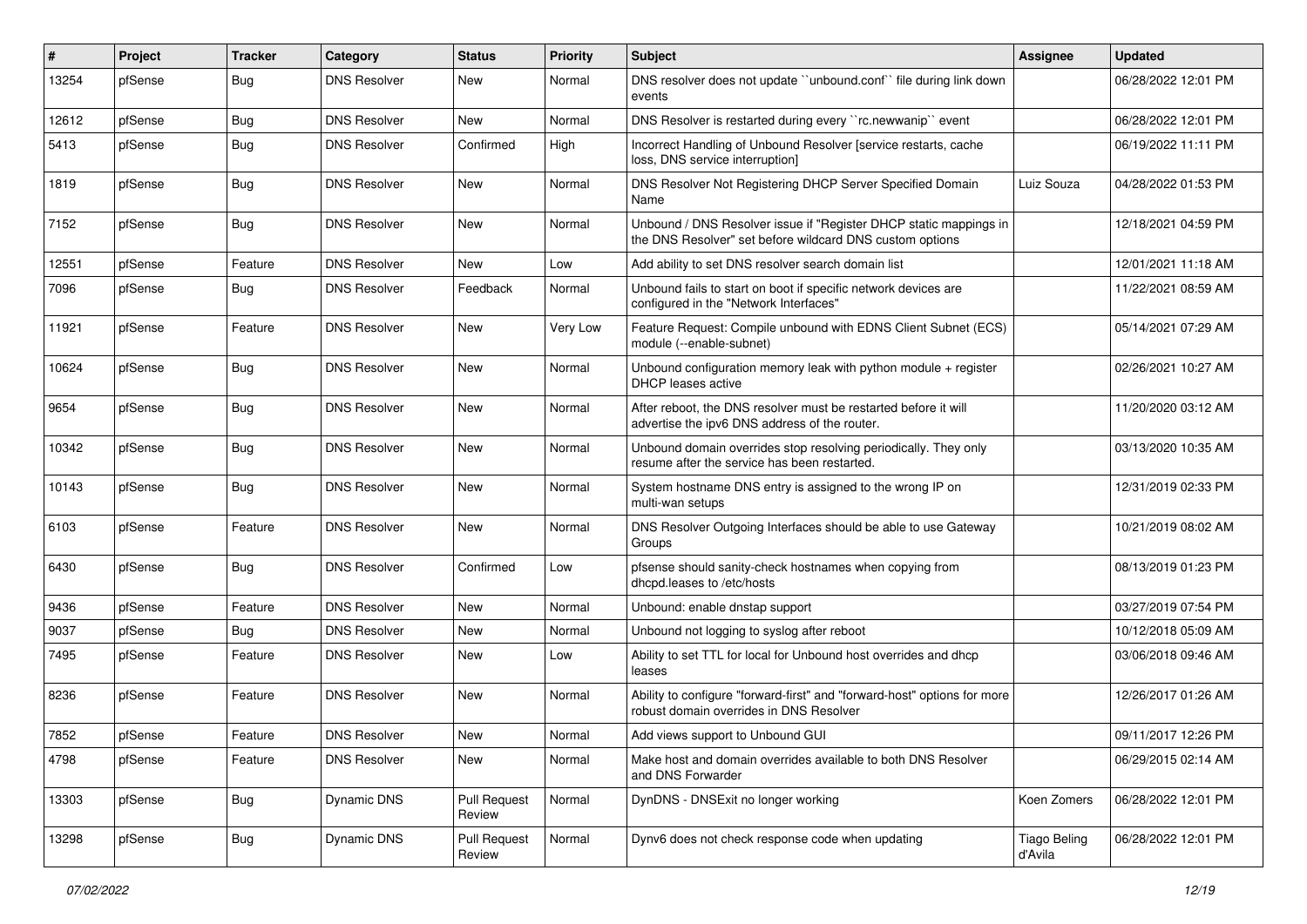| $\vert$ # | Project                | <b>Tracker</b> | Category              | <b>Status</b>                 | <b>Priority</b> | Subject                                                                                                 | Assignee     | <b>Updated</b>      |
|-----------|------------------------|----------------|-----------------------|-------------------------------|-----------------|---------------------------------------------------------------------------------------------------------|--------------|---------------------|
| 13167     | pfSense                | Bug            | Dynamic DNS           | New                           | Normal          | phpDynDNS: DigitalOcean ddns update fails (bad request, invalid<br>character '-' in request id)         |              | 06/16/2022 09:30 PM |
| 12877     | pfSense                | Bug            | Dynamic DNS           | Feedback                      | Normal          | Cloudflare DynDNS fails to update more than two addresses                                               |              | 05/29/2022 06:56 PM |
| 12848     | pfSense                | Feature        | Dynamic DNS           | <b>New</b>                    | Normal          | Evaluation of the DynDNS "Result Match" string                                                          |              | 02/22/2022 02:01 AM |
| 12602     | pfSense                | Feature        | <b>Dynamic DNS</b>    | New                           | Normal          | DHCPv6 should allow DDNS Client updates for hosts                                                       |              | 12/15/2021 11:00 AM |
| 12495     | pfSense                | Feature        | Dynamic DNS           | <b>Pull Request</b><br>Review | Normal          | DynDNS: add deSEC IPv4&v6 simultaneos update                                                            | Lukas Wiest  | 11/01/2021 08:53 AM |
| 12494     | pfSense                | Feature        | Dynamic DNS           | <b>Pull Request</b><br>Review | Normal          | DynDNS: make simultaneous update of IP and LegacyIP possible                                            | Lukas Wiest  | 11/01/2021 08:52 AM |
| 12063     | pfSense Docs           | Todo           | Dynamic DNS           | New                           | Normal          | Feedback on Services - Dynamic DNS - Configuring RFC 2136<br><b>Dynamic DNS updates</b>                 |              | 06/18/2021 06:24 PM |
| 10962     | pfSense                | Feature        | Dynamic DNS           | New                           | Normal          | Add Cpanel support for Dynamic DNS Clients                                                              |              | 12/28/2020 01:56 PM |
| 11177     | pfSense                | Bug            | Dynamic DNS           | New                           | Normal          | DDNSv6 not using Check IP Services                                                                      |              | 12/21/2020 05:02 AM |
| 11147     | pfSense                | <b>Bug</b>     | Dynamic DNS           | New                           | Normal          | Domeneshop DynDNS IPv4 and IPv6                                                                         |              | 12/09/2020 11:47 PM |
| 11084     | pfSense                | Feature        | Dynamic DNS           | New                           | Normal          | Dynamic DNS include option to specify virtual IP addresses                                              |              | 11/19/2020 01:26 PM |
| 8432      | pfSense                | Bug            | Dynamic DNS           | New                           | Normal          | Dynamic DNS Client gives an error that it can't find IPv6 address<br>when WAN interface is a LAGG       |              | 09/17/2020 05:23 AM |
| 10000     | pfSense                | Bug            | <b>Dynamic DNS</b>    | New                           | Normal          | Azure Dynamic DNS A and AAAA Records for Apex Zone                                                      |              | 03/31/2020 09:03 AM |
| 9805      | pfSense                | Bug            | Dynamic DNS           | New                           | Normal          | dynDNS cloudflare multiple entries                                                                      |              | 10/02/2019 04:51 PM |
| 7418      | pfSense                | Feature        | Dynamic DNS           | <b>New</b>                    | Normal          | Dynamic dns should be sorted interface name                                                             |              | 08/21/2019 08:58 AM |
| 8500      | pfSense                | Bug            | Dynamic DNS           | New                           | Low             | Incorrect categorization of status/info messages from phpDynDNS                                         |              | 08/16/2019 12:50 PM |
| 9664      | pfSense                | <b>Bug</b>     | Dynamic DNS           | New                           | Normal          | DynDNS and Dual-wan problem with CloudFlare (works with No-Ip)                                          |              | 08/03/2019 10:00 AM |
| 9504      | pfSense                | Bug            | Dynamic DNS           | New                           | Normal          | Multiple Dynamic DNS update notifications for the same interface,<br>not differentiated by the hostname |              | 05/07/2019 07:46 AM |
| 9063      | pfSense                | Feature        | <b>Dynamic DNS</b>    | New                           | Normal          | Allow dynamic DNS client entry to specify which Check IP service to<br>use                              |              | 10/24/2018 11:53 AM |
| 8406      | pfSense                | <b>Bug</b>     | Dynamic DNS           | New                           | Normal          | DDNS IPV6 Cloudflare Client does not detect PPOE address                                                |              | 03/31/2018 11:56 AM |
| 7718      | pfSense                | Feature        | <b>Dynamic DNS</b>    | New                           | Very Low        | Hostname for Custom DynDNS Updater.                                                                     |              | 07/24/2017 10:05 AM |
| 7292      | pfSense                | Feature        | <b>Dynamic DNS</b>    | New                           | Normal          | DynamicDNS configuration does not sync to HA secondary                                                  |              | 02/21/2017 04:56 PM |
| 10426     | pfSense Packages   Bug |                | Filer                 | Feedback                      | Normal          | Filer must validate that File name is uniq                                                              |              | 04/20/2022 11:02 AM |
| 11180     | pfSense Packages   Bug |                | Filer                 | Feedback                      | Normal          | Filer run action for files on sync that wan't been modified                                             | Viktor Gurov | 01/08/2021 07:27 AM |
| 11235     | pfSense Packages       | Bug            | Filer                 | New                           | Normal          | Filer run script when "state" unchanged                                                                 |              | 01/08/2021 07:24 AM |
| 11178     | pfSense Packages       | Feature        | Filer                 | New                           | Normal          | Filer do not ask what to do with previous filename                                                      |              | 12/31/2020 02:45 AM |
| 13067     | pfSense                | <b>Bug</b>     | <b>FilterDNS</b>      | New                           | Normal          | filterdns resolve interval is twice the intended value                                                  |              | 04/17/2022 07:45 PM |
| 12535     | pfSense Docs           | Correction     | <b>Firewall Rules</b> | New                           | Normal          | Negate Rules function does not match the description                                                    |              | 07/01/2022 07:20 AM |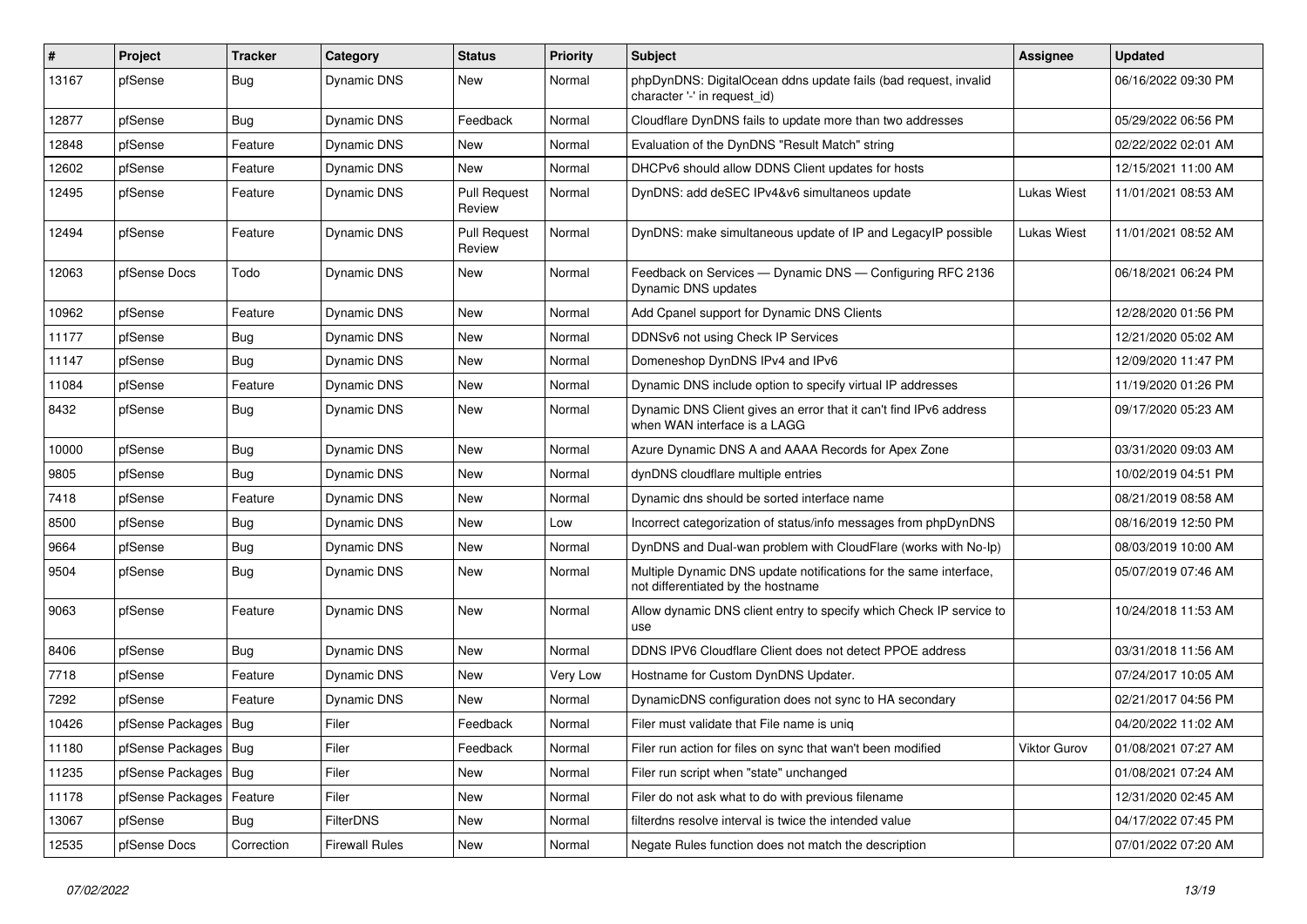| #     | Project                    | <b>Tracker</b> | Category              | <b>Status</b>                 | <b>Priority</b> | <b>Subject</b>                                                                                                                                                          | Assignee            | <b>Updated</b>      |
|-------|----------------------------|----------------|-----------------------|-------------------------------|-----------------|-------------------------------------------------------------------------------------------------------------------------------------------------------------------------|---------------------|---------------------|
| 12770 | pfSense Docs               | Todo           | Firewall Rules        | <b>Pull Request</b><br>Review | Normal          | Feedback on Firewall - Configuring firewall rules                                                                                                                       |                     | 06/27/2022 07:42 AM |
| 13020 | pfSense Docs               | Todo           | Firewall Rules        | New                           | Normal          | easyrule command documentation should document permissible<br>wildcards                                                                                                 | Jim Pingle          | 04/04/2022 08:01 AM |
| 12268 | pfSense Docs               | Todo           | <b>Firewall Rules</b> | <b>New</b>                    | Normal          | Feedback on Firewall - Aliases                                                                                                                                          |                     | 08/17/2021 12:55 AM |
| 9685  | pfSense Docs               | Correction     | Firewall Rules        | <b>New</b>                    | Normal          | Feedback on Firewall - Floating Rules                                                                                                                                   | Jim Pingle          | 09/23/2020 02:57 PM |
| 12740 | pfSense                    | <b>Bug</b>     | FreeBSD               | Incomplete                    | Normal          | panic: esp_input_cb: Unexpected address family                                                                                                                          |                     | 01/27/2022 01:19 PM |
| 11352 | pfSense                    | <b>Bug</b>     | FreeBSD               | New                           | Low             | CTF types > 2^15 in the pfSense kernel config results in DTrace<br>failing                                                                                              | Scott Long          | 03/17/2021 02:52 AM |
| 11184 | pfSense                    | Bug            | FreeBSD               | <b>New</b>                    | Normal          | PF: State policy cannot be configurable                                                                                                                                 |                     | 02/09/2021 02:43 AM |
| 12982 | pfSense Packages   Bug     |                | FreeRADIUS            | <b>New</b>                    | Normal          | FreeRadius RadReply table entries missing from pf                                                                                                                       |                     | 06/19/2022 05:38 PM |
| 13284 | pfSense Packages           | Feature        | FreeRADIUS            | <b>New</b>                    | Normal          | Option to define "Issuer" in OPT configuration.                                                                                                                         | Jakob<br>Nordgarden | 06/19/2022 12:10 PM |
| 10871 | pfSense Packages   Feature |                | FreeRADIUS            | Feedback                      | Normal          | Extra time period counters for SQL backend                                                                                                                              | <b>Viktor Gurov</b> | 04/22/2022 02:19 AM |
| 10908 | pfSense Packages           | Feature        | FreeRADIUS            | Feedback                      | Normal          | FreeRADIUS server certificate not using full CA chain                                                                                                                   | <b>Viktor Gurov</b> | 04/22/2022 02:19 AM |
| 10297 | pfSense Packages           | Feature        | FreeRADIUS            | Assigned                      | Normal          | IPv6 user attributes                                                                                                                                                    |                     | 04/21/2022 12:39 PM |
| 8264  | pfSense Packages   Bug     |                | FreeRADIUS            | New                           | Normal          | Radiusd restart on WAN change results in freeradius not running<br>(and possible solution)                                                                              |                     | 04/21/2022 12:39 PM |
| 12742 | pfSense Packages   Bug     |                | FreeRADIUS            | Feedback                      | Normal          | freeRADIUS virtual-server-default: modules dailycounter,<br>monthlycounter, noresetcounter, expire on login in authorize<br>section prevent virtual server from loading |                     | 03/01/2022 12:45 PM |
| 8516  | pfSense Packages   Bug     |                | FreeRADIUS            | <b>New</b>                    | Normal          | FreeRADIUS requires settings re-saved after pfSense upgrade                                                                                                             | Jim Pingle          | 12/31/2021 05:58 PM |
| 11054 | pfSense Packages   Bug     |                | FreeRADIUS            | Assigned                      | Normal          | Check Client Certificate CN not working as described                                                                                                                    | <b>Viktor Gurov</b> | 12/14/2021 07:22 AM |
| 12126 | pfSense Packages   Bug     |                | FreeRADIUS            | New                           | Normal          | freeradius3 0.15.7_31                                                                                                                                                   |                     | 10/11/2021 08:21 AM |
| 12286 | pfSense Packages   Bug     |                | <b>FreeRADIUS</b>     | <b>New</b>                    | Normal          | Add support for ntlm auth in LDAP                                                                                                                                       |                     | 08/20/2021 08:27 AM |
| 11980 | pfSense Packages   Bug     |                | <b>FreeRADIUS</b>     | Feedback                      | Normal          | EAP does not work with SQL backend                                                                                                                                      |                     | 07/21/2021 07:24 AM |
| 11746 | pfSense Packages   Bug     |                | FreeRADIUS            | Feedback                      | Normal          | Second LDAP server configuration misses the ipaNThash control<br>attribute                                                                                              | <b>Viktor Gurov</b> | 07/14/2021 01:44 PM |
| 11534 | pfSense Packages           | Regression     | FreeRADIUS            | <b>New</b>                    | High            | FreeRADIUS EAP anonymous connection forbidden out-of-tunnel                                                                                                             |                     | 07/14/2021 02:32 AM |
| 11802 | pfSense Packages   Bug     |                | FreeRADIUS            | New                           | Normal          | FreeRADIUS sync                                                                                                                                                         |                     | 05/10/2021 04:18 AM |
| 11388 | pfSense Packages   Bug     |                | FreeRADIUS            | Feedback                      | Normal          | Captive Portal authentication error with MySQL backend                                                                                                                  | <b>Viktor Gurov</b> | 02/10/2021 08:54 AM |
| 11331 | pfSense Packages   Bug     |                | FreeRADIUS            | Feedback                      | Normal          | FreeRADIUS latest package upgrade broke Plain Mac<br>Authentication                                                                                                     | <b>Viktor Gurov</b> | 01/30/2021 10:08 AM |
| 11138 | pfSense Packages   Feature |                | FreeRADIUS            | <b>New</b>                    | Normal          | new WebGUI checkboxes needed                                                                                                                                            |                     | 12/07/2020 08:28 AM |
| 11026 | pfSense Packages   Feature |                | FreeRADIUS            | <b>New</b>                    | Low             | Feedback on Packages - FreeRADIUS package                                                                                                                               |                     | 11/02/2020 07:21 AM |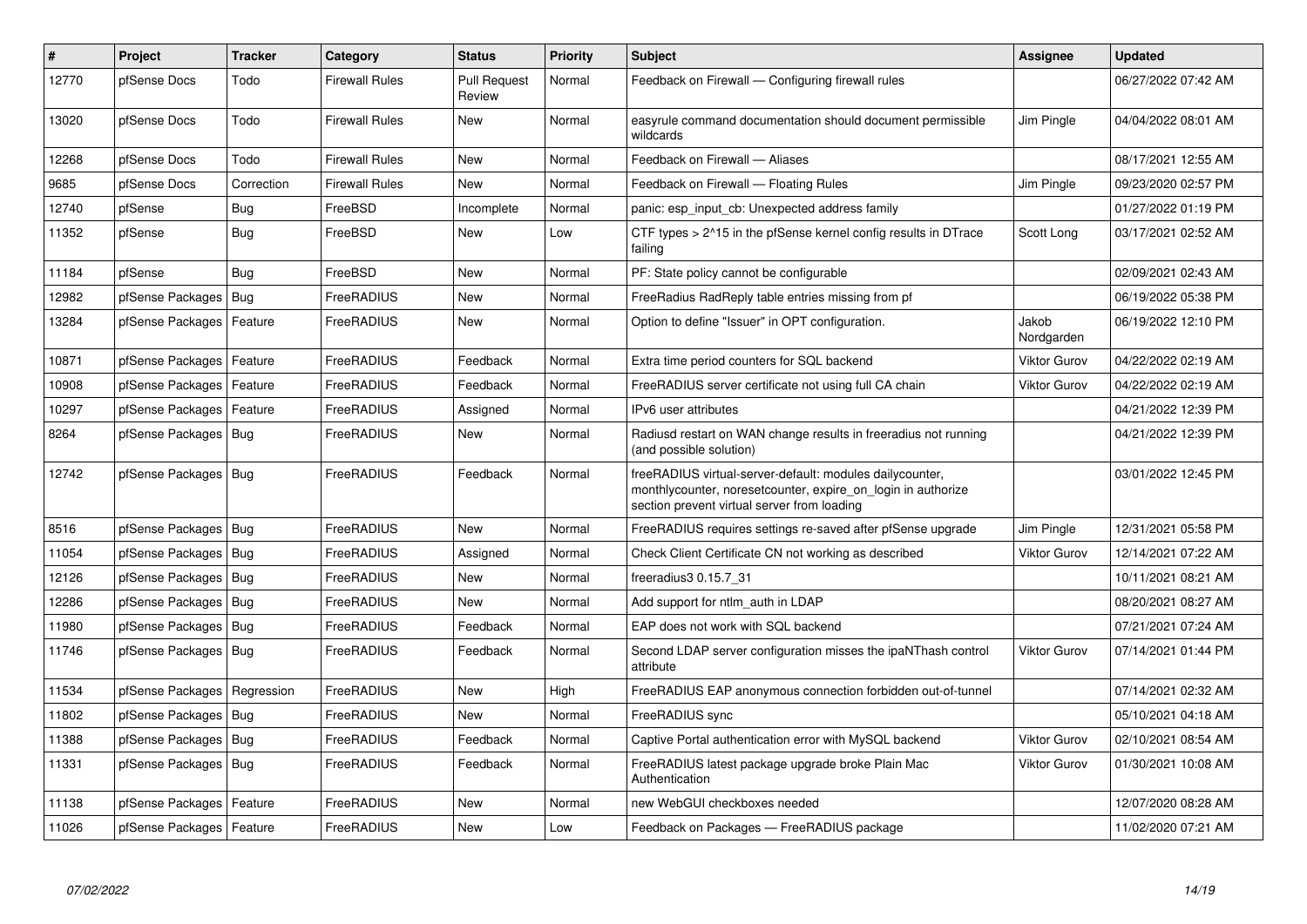| $\sharp$ | Project                       | <b>Tracker</b> | Category          | <b>Status</b>                 | <b>Priority</b> | Subject                                                                         | Assignee              | <b>Updated</b>      |
|----------|-------------------------------|----------------|-------------------|-------------------------------|-----------------|---------------------------------------------------------------------------------|-----------------------|---------------------|
| 10695    | pfSense Packages   Bug        |                | FreeRADIUS        | New                           | Normal          | FreeRadius Accounting skipping MBs after reboot due to power<br>down            |                       | 06/24/2020 04:49 AM |
| 10377    | pfSense Packages   Feature    |                | FreeRADIUS        | New                           | Very Low        | Allow usage of TOTP (Google-Authenticator) without PIN                          |                       | 03/30/2020 11:43 AM |
| 9704     | pfSense Packages   Feature    |                | FreeRADIUS        | New                           | Normal          | Enable filter_username                                                          |                       | 08/27/2019 12:07 PM |
| 8031     | pfSense Packages   Feature    |                | FreeRADIUS        | <b>New</b>                    | Normal          | FreeRADIUS copy entry function                                                  |                       | 08/16/2019 01:01 PM |
| 8251     | pfSense Packages   Bug        |                | FreeRADIUS        | Feedback                      | Normal          | Captiveportal + FreeRadius "Last activity" resets to Session start              |                       | 08/13/2019 11:10 AM |
| 8513     | pfSense Packages   Bug        |                | FreeRADIUS        | New                           | High            | Freeradius 3.x Idap problem                                                     |                       | 02/18/2019 05:22 PM |
| 8589     | pfSense Packages   Bug        |                | FreeRADIUS        | New                           | Normal          | FreeRadius 0.15.5_2 ignoring tunnelled-reply=no                                 |                       | 02/18/2019 03:40 PM |
| 8769     | pfSense Packages   Feature    |                | FreeRADIUS        | New                           | Normal          | Allow FreeRADIUS users to change their own Passwords and Pins                   |                       | 10/11/2018 11:34 AM |
| 8836     | pfSense Packages   Feature    |                | FreeRADIUS        | New                           | Normal          | Define Idap group vlan assignment in users file                                 |                       | 08/26/2018 07:53 AM |
| 8224     | pfSense Packages   Feature    |                | FreeRADIUS        | New                           | Normal          | Add "OU" field to FreeRADIUS page                                               |                       | 02/21/2018 12:53 AM |
| 8161     | pfSense Packages   Feature    |                | FreeRADIUS        | New                           | Very Low        | Add virtual server support to FreeRadius                                        |                       | 12/05/2017 01:57 PM |
| 7608     | pfSense Packages   Feature    |                | FreeRADIUS        | <b>New</b>                    | Very Low        | Captive Portal amount of traffic Account + Free Radius+Mysql                    |                       | 05/28/2017 09:08 AM |
| 7403     | pfSense Packages   Bug        |                | FreeRADIUS        | New                           | Normal          | Captive Portal + freeradius2 + MySQL problems with German<br>Umlaut             |                       | 03/17/2017 09:12 AM |
| 4506     | pfSense Packages   Feature    |                | <b>FreeRADIUS</b> | New                           | Normal          | FreeRADIUS groups/hunt groups                                                   |                       | 03/10/2015 08:51 PM |
| 11693    | pfSense Packages   Bug        |                | <b>FRR</b>        | Feedback                      | Normal          | IPv6 static routing fails                                                       | Viktor Gurov          | 04/26/2022 08:50 AM |
| 12951    | pfSense Packages   Bug        |                | <b>FRR</b>        | Feedback                      | Normal          | FRR cannot remove IPv6 routes                                                   |                       | 03/22/2022 09:24 PM |
| 12965    | pfSense Packages   Bug        |                | <b>FRR</b>        | <b>Pull Request</b><br>Review | Normal          | FRR BFD peer configuration is handled incorrectly in some cases                 | <b>Viktor Gurov</b>   | 03/22/2022 08:04 AM |
| 12889    | pfSense Packages   Feature    |                | <b>FRR</b>        | <b>New</b>                    | Normal          | FRR GUI add set ipv6 next-hop global                                            |                       | 03/02/2022 06:10 AM |
| 11836    | pfSense Packages   Bug        |                | <b>FRR</b>        | Assigned                      | Normal          | FRR ACCEPTFILTER unstable                                                       | Viktor Gurov          | 02/14/2022 07:20 AM |
| 12751    | pfSense Packages   Bug        |                | <b>FRR</b>        | <b>New</b>                    | Normal          | Improve FRR route restoration after gateway events                              |                       | 02/06/2022 11:07 PM |
| 11130    | pfSense Packages   Feature    |                | <b>FRR</b>        | Feedback                      | Normal          | FRR RIP support                                                                 | Jim Pingle            | 12/31/2021 04:19 PM |
| 12653    | pfSense Packages   Regression |                | <b>FRR</b>        | Feedback                      | Normal          | RIP related startup error                                                       | <b>Viktor Gurov</b>   | 12/30/2021 08:37 AM |
| 6651     | pfSense Packages   Feature    |                | <b>FRR</b>        | Feedback                      | Normal          | Loopback interfaces                                                             | Christian<br>McDonald | 12/25/2021 02:42 PM |
| 11961    | pfSense Packages   Bug        |                | <b>FRR</b>        | Feedback                      | Normal          | FRR OSPF add unwanted area 0 authentication to router ospf                      | Viktor Gurov          | 09/16/2021 10:25 PM |
| 12167    | pfSense Packages   Bug        |                | <b>FRR</b>        | Feedback                      | Normal          | BGP TCP setkey not set if neighbor is in peer group                             | Viktor Gurov          | 09/16/2021 09:38 AM |
| 11847    | pfSense Packages   Bug        |                | <b>FRR</b>        | Feedback                      | Normal          | Filters not applied to PEER Groups                                              | Viktor Gurov          | 07/30/2021 07:45 PM |
| 11681    | pfSense Packages   Bug        |                | <b>FRR</b>        | Feedback                      | Normal          | FRR generates invalid BFD configuration after removing interfaces               | Viktor Gurov          | 07/14/2021 04:40 PM |
| 12084    | pfSense Packages   Bug        |                | <b>FRR</b>        | New                           | Normal          | libfrr.so.0 error on SG-1100                                                    |                       | 06/26/2021 08:22 AM |
| 11963    | pfSense Packages   Feature    |                | <b>FRR</b>        | New                           | Normal          | Dynamically change OSPF interface costs on selected interfaces on<br>CARP event |                       | 05/26/2021 04:13 AM |
| 11936    | pfSense Packages   Bug        |                | <b>FRR</b>        | Incomplete                    | High            | FRR does not connect BGP when using password                                    |                       | 05/19/2021 08:12 AM |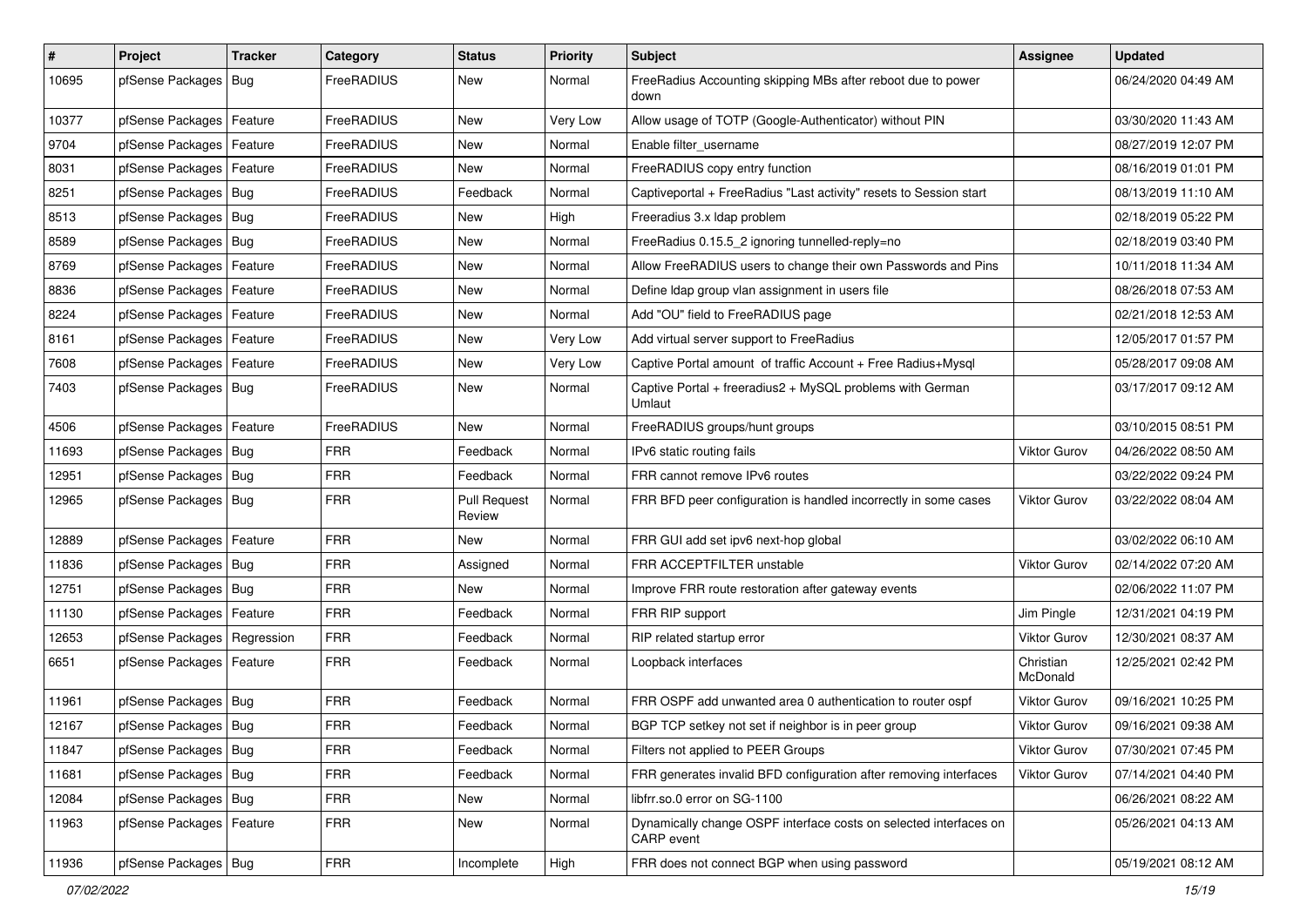| #     | Project                    | <b>Tracker</b> | Category           | <b>Status</b>                 | <b>Priority</b> | <b>Subject</b>                                                                                                                                              | <b>Assignee</b>     | <b>Updated</b>      |
|-------|----------------------------|----------------|--------------------|-------------------------------|-----------------|-------------------------------------------------------------------------------------------------------------------------------------------------------------|---------------------|---------------------|
| 11841 | pfSense Packages   Bug     |                | <b>FRR</b>         | New                           | Normal          | FRR access lists default bahavior changed to permit by default                                                                                              |                     | 04/22/2021 09:52 AM |
| 11835 | pfSense Packages   Bug     |                | <b>FRR</b>         | <b>New</b>                    | Normal          | FRR OSPF redistributed connected routes disappearing                                                                                                        |                     | 04/22/2021 07:11 AM |
| 11837 | pfSense Packages   Feature |                | <b>FRR</b>         | New                           | Low             | Increase field length of FRR Networks in Access Lists and Prefix<br>Lists                                                                                   |                     | 04/22/2021 07:10 AM |
| 11823 | pfSense Packages   Feature |                | <b>FRR</b>         | <b>New</b>                    | Normal          | Route handling enhancements                                                                                                                                 |                     | 04/19/2021 06:23 PM |
| 11703 | pfSense Packages           | Feature        | <b>FRR</b>         | New                           | Normal          | add Krill and Routinator support BGP RPKI                                                                                                                   |                     | 03/18/2021 07:47 PM |
| 11650 | pfSense Packages   Bug     |                | <b>FRR</b>         | New                           | Very Low        | FRR configuration broken on restore of manually edited FRR config<br>sections                                                                               |                     | 03/10/2021 08:50 AM |
| 11377 | pfSense Packages   Bug     |                | <b>FRR</b>         | <b>Pull Request</b><br>Review | Normal          | <b>FRR</b> deinstall                                                                                                                                        |                     | 03/10/2021 08:21 AM |
| 11477 | pfSense Packages   Bug     |                | <b>FRR</b>         | Feedback                      | Normal          | FRR does not recognize some BFD options                                                                                                                     | Viktor Gurov        | 02/26/2021 10:52 PM |
| 11404 | pfSense Packages   Bug     |                | <b>FRR</b>         | Feedback                      | Normal          | Incorrect prefix/access lists migration on update                                                                                                           | <b>Viktor Gurov</b> | 02/18/2021 09:49 AM |
| 11345 | pfSense Packages   Bug     |                | <b>FRR</b>         | Feedback                      | Normal          | FRR-OSPF - No "prefix-list" possible                                                                                                                        | Jim Pingle          | 02/04/2021 11:03 PM |
| 11301 | pfSense Packages   Feature |                | <b>FRR</b>         | Feedback                      | Normal          | Switch FRR to use default rc file as a service control base                                                                                                 | Jim Pingle          | 01/28/2021 09:35 AM |
| 10789 | pfSense Packages   Feature |                | <b>FRR</b>         | Feedback                      | Normal          | FRR integrated configuration and hitless reloads                                                                                                            | Jim Pingle          | 01/20/2021 11:16 PM |
| 11206 | pfSense Packages   Feature |                | <b>FRR</b>         | <b>Pull Request</b><br>Review | Normal          | <b>FRR 7.5</b>                                                                                                                                              | Jim Pingle          | 01/08/2021 12:47 PM |
| 10935 | pfSense Packages   Bug     |                | <b>FRR</b>         | <b>New</b>                    | Normal          | FRR 0.6.7-6 - BGPD service recycled IPv6 without Route Map                                                                                                  |                     | 12/30/2020 05:00 PM |
| 11158 | pfSense Packages   Bug     |                | <b>FRR</b>         | New                           | High            | <b>FRR Prefix Lists</b>                                                                                                                                     |                     | 12/30/2020 04:55 PM |
| 10516 | pfSense Packages   Bug     |                | <b>FRR</b>         | New                           | Normal          | <b>FRR Access list</b>                                                                                                                                      |                     | 12/06/2020 11:02 PM |
| 9545  | pfSense Packages   Feature |                | <b>FRR</b>         | <b>New</b>                    | Normal          | Enable MULTIPATH in FRR                                                                                                                                     | Jim Pingle          | 09/18/2020 12:52 PM |
| 10653 | pfSense Packages   Feature |                | <b>FRR</b>         | New                           | Normal          | Allow to download frr status                                                                                                                                | Jim Pingle          | 06/11/2020 01:21 AM |
| 10503 | pfSense Packages   Bug     |                | <b>FRR</b>         | New                           | Normal          | Flapping any GW in multi-WAN influences restating all IPsec tunnels<br>in FRR which leads to dropping all IPsec VTI static routes and<br>related BGP issues |                     | 05/08/2020 07:51 PM |
| 10358 | pfSense Packages           | Feature        | <b>FRR</b>         | <b>New</b>                    | Very Low        | <b>Stage FRR Configuration Changes</b>                                                                                                                      |                     | 03/19/2020 06:48 AM |
| 10294 | pfSense Packages   Bug     |                | <b>FRR</b>         | New                           | Normal          | FRR Route Counts Incorrect on Status Page                                                                                                                   | Jim Pingle          | 02/26/2020 11:08 AM |
| 9141  | pfSense Packages   Feature |                | <b>FRR</b>         | New                           | Very Low        | FRR xmlrpc                                                                                                                                                  | Jim Pingle          | 11/26/2018 07:49 AM |
| 12811 | pfSense                    | Bug            | Gateway Monitoring | <b>New</b>                    | Normal          | Services are not restarted when PPP interfaces connect                                                                                                      | Jim Pingle          | 06/30/2022 03:18 AM |
| 13295 | pfSense                    | Bug            | Gateway Monitoring | <b>Pull Request</b><br>Review | Normal          | Incorrect function parameters for "get_dpinger_status()" call in<br>`gwlb.inc``                                                                             |                     | 06/28/2022 12:01 PM |
| 13076 | pfSense                    | <b>Bug</b>     | Gateway Monitoring | New                           | Normal          | Marking a gateway as down does not affect IPsec entries using<br>gateway groups                                                                             |                     | 06/28/2022 12:01 PM |
| 12920 | pfSense                    | <b>Bug</b>     | Gateway Monitoring | <b>Pull Request</b><br>Review | Normal          | Gateway behavior differs when the gateway does not exist in<br>config.xml                                                                                   | Viktor Gurov        | 06/28/2022 12:01 PM |
| 3132  | pfSense                    | <b>Bug</b>     | Gateway Monitoring | In Progress                   | Normal          | Gateway events for IPv6 affect IPv4 services and vice versa                                                                                                 | Viktor Gurov        | 06/28/2022 12:01 PM |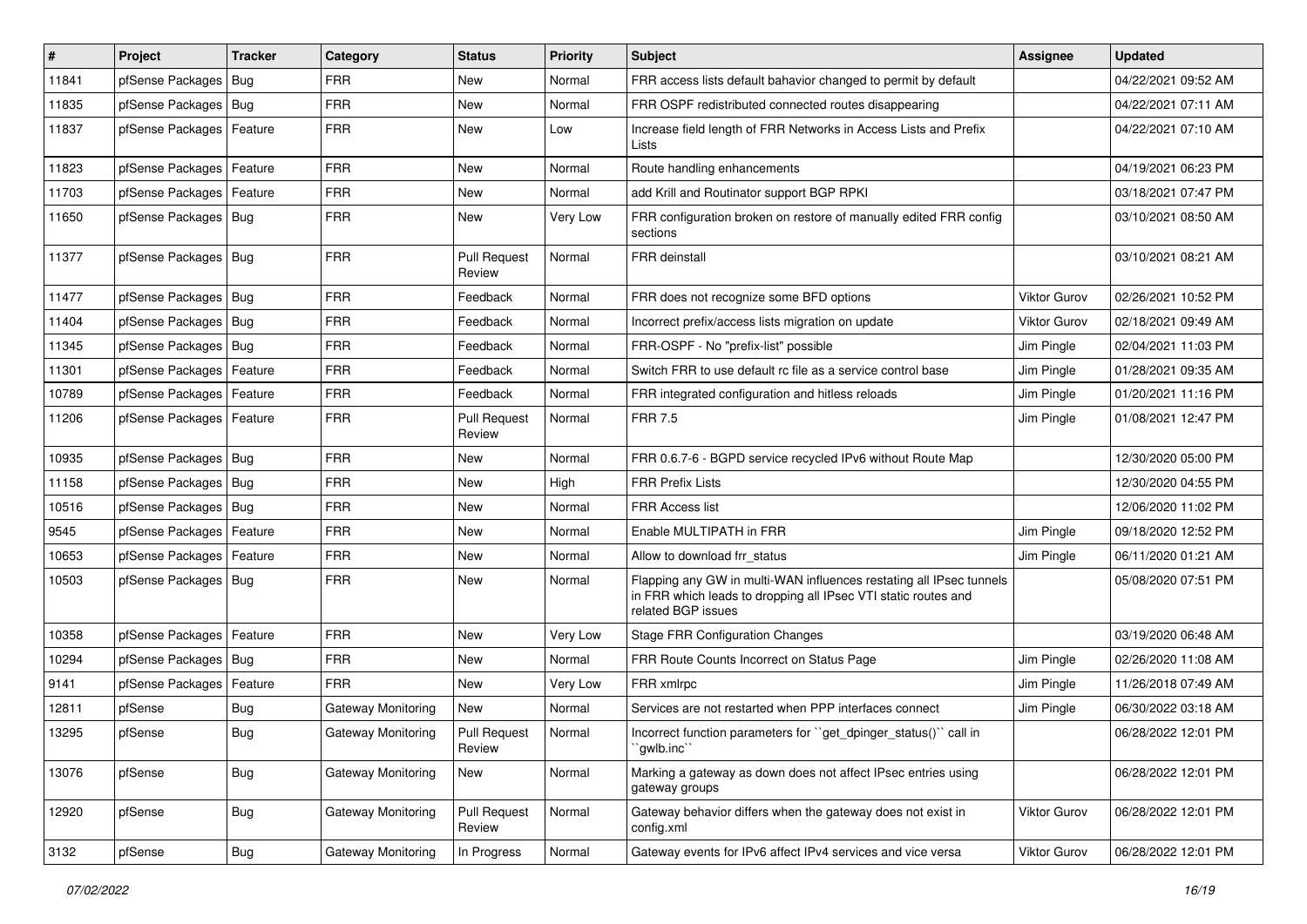| $\vert$ # | Project      | Tracker     | Category                  | <b>Status</b>                 | <b>Priority</b> | Subject                                                                                                                                        | <b>Assignee</b> | <b>Updated</b>      |
|-----------|--------------|-------------|---------------------------|-------------------------------|-----------------|------------------------------------------------------------------------------------------------------------------------------------------------|-----------------|---------------------|
| 13242     | pfSense      | Feature     | <b>Gateway Monitoring</b> | New                           | Normal          | Enhancements to static route creation/deletion for dpinger monitor<br>IPs                                                                      |                 | 06/03/2022 11:20 AM |
| 11960     | pfSense      | Bug         | Gateway Monitoring        | Feedback                      | Normal          | Gateway Monitoring Traffic Goes Out Default Gateway                                                                                            |                 | 12/20/2021 05:43 AM |
| 6333      | pfSense      | <b>Bug</b>  | <b>Gateway Monitoring</b> | Confirmed                     | Normal          | Bootup starts/restarts dpinger multiple times                                                                                                  | Luiz Souza      | 11/16/2020 01:11 PM |
| 8192      | pfSense      | <b>Bug</b>  | <b>Gateway Monitoring</b> | New                           | Low             | dpinger - Change in ISP link-local IPv6 address drops connectivity                                                                             | Luiz Souza      | 11/05/2020 07:31 AM |
| 7671      | pfSense      | Feature     | <b>Gateway Monitoring</b> | New                           | Normal          | Gateway Monitoring Via Custom Script or Telnet.                                                                                                |                 | 09/18/2020 02:59 PM |
| 3859      | pfSense      | Feature     | Gateway Monitoring        | New                           | Low             | Make it possible to set the source IP address for gateway monitoring                                                                           |                 | 11/06/2016 10:12 PM |
| 13328     | pfSense Plus | <b>Bug</b>  | Gateways                  | New                           | Normal          | Wireguard Site-to-Site broken after upgrade to 22.05                                                                                           |                 | 07/02/2022 04:02 AM |
| 13320     | pfSense Plus | <b>Bug</b>  | Gateways                  | New                           | Normal          | IP aliases with a CARP VIP parent are not available as VIP choices<br>for gateway groups                                                       |                 | 06/29/2022 02:03 PM |
| 12942     | pfSense      | <b>Bug</b>  | Gateways                  | New                           | Normal          | Code to kill states for old gateway when reconnecting an interface is<br>incorrect                                                             | Jim Pingle      | 06/28/2022 12:01 PM |
| 12632     | pfSense      | <b>Bug</b>  | Gateways                  | <b>New</b>                    | High            | Assigning a /30 WAN IP address at the console does not save the<br>gateway correctly                                                           |                 | 06/28/2022 12:01 PM |
| 11570     | pfSense      | Regression  | Gateways                  | <b>Pull Request</b><br>Review | Normal          | Gateway monitoring services is not always restarted on interface<br>events, which may prevent a WAN from recovering back to an online<br>state | Viktor Gurov    | 06/28/2022 12:01 PM |
| 13294     | pfSense      | Feature     | Gateways                  | New                           | Low             | Change gateway name                                                                                                                            |                 | 06/22/2022 06:07 PM |
| 12857     | pfSense      | <b>Bug</b>  | Gateways                  | New                           | Normal          | Firewall gateway goes away when making changes to Bridge0<br>device                                                                            |                 | 02/27/2022 11:20 AM |
| 12764     | pfSense      | Bug         | Gateways                  | <b>New</b>                    | Normal          | VTI gateway status is pending after assigning the VTI interface                                                                                |                 | 02/07/2022 05:41 AM |
| 12077     | pfSense      | Feature     | Gateways                  | New                           | Normal          | Allow stick-connections per gateway group                                                                                                      |                 | 06/24/2021 08:45 AM |
| 11213     | pfSense      | Feature     | Gateways                  | New                           | Low             | Option to mark gateway as down directly from Table                                                                                             |                 | 01/03/2021 07:09 AM |
| 10875     | pfSense      | <b>Bug</b>  | Gateways                  | <b>New</b>                    | Normal          | PPP periodic reset does not fully restore gateway group round-robin<br>functionality                                                           | Luiz Souza      | 11/05/2020 07:44 AM |
| 8343      | pfSense      | <b>Bug</b>  | Gateways                  | New                           | Normal          | Gateway Routes (Default Routes) not removed in Kernel when<br>removed from GUI                                                                 |                 | 05/14/2020 01:22 AM |
| 8846      | pfSense      | <b>Bug</b>  | Gateways                  | New                           | Low             | Misleading gateway error message adding/editing static routes using<br>a disabled interface                                                    |                 | 08/21/2019 11:29 AM |
| 8743      | pfSense      | Todo        | Gateways                  | New                           | Low             | Gateway Groups page should list gateways in tier order                                                                                         |                 | 08/14/2019 12:16 PM |
| 9650      | pfSense      | <b>Bug</b>  | Gateways                  | New                           | Normal          | IPv6 connection drops (ir-)regular on Kabelvodafone (German cable<br>ISP)                                                                      |                 | 07/27/2019 07:14 AM |
| 12805     | pfSense Docs | New Content | General                   | New                           | Very Low        | Add documentation about what triggers a notfication                                                                                            |                 | 02/15/2022 05:10 PM |
| 12804     | pfSense Docs | New Content | General                   | New                           | Very Low        | Create Slack documentation                                                                                                                     |                 | 02/15/2022 04:59 PM |
| 12570     | pfSense Docs | Correction  | General                   | New                           | Normal          | Active appliance list missing 6100                                                                                                             |                 | 12/06/2021 11:41 AM |
| 9370      | pfSense Docs | Correction  | General                   | In Progress                   | Normal          | Update old screenshots                                                                                                                         | Jim Pingle      | 12/03/2021 09:55 AM |
| 12214     | pfSense Docs | Todo        | General                   | New                           | Low             | Connect to WebGui.                                                                                                                             |                 | 08/05/2021 04:39 AM |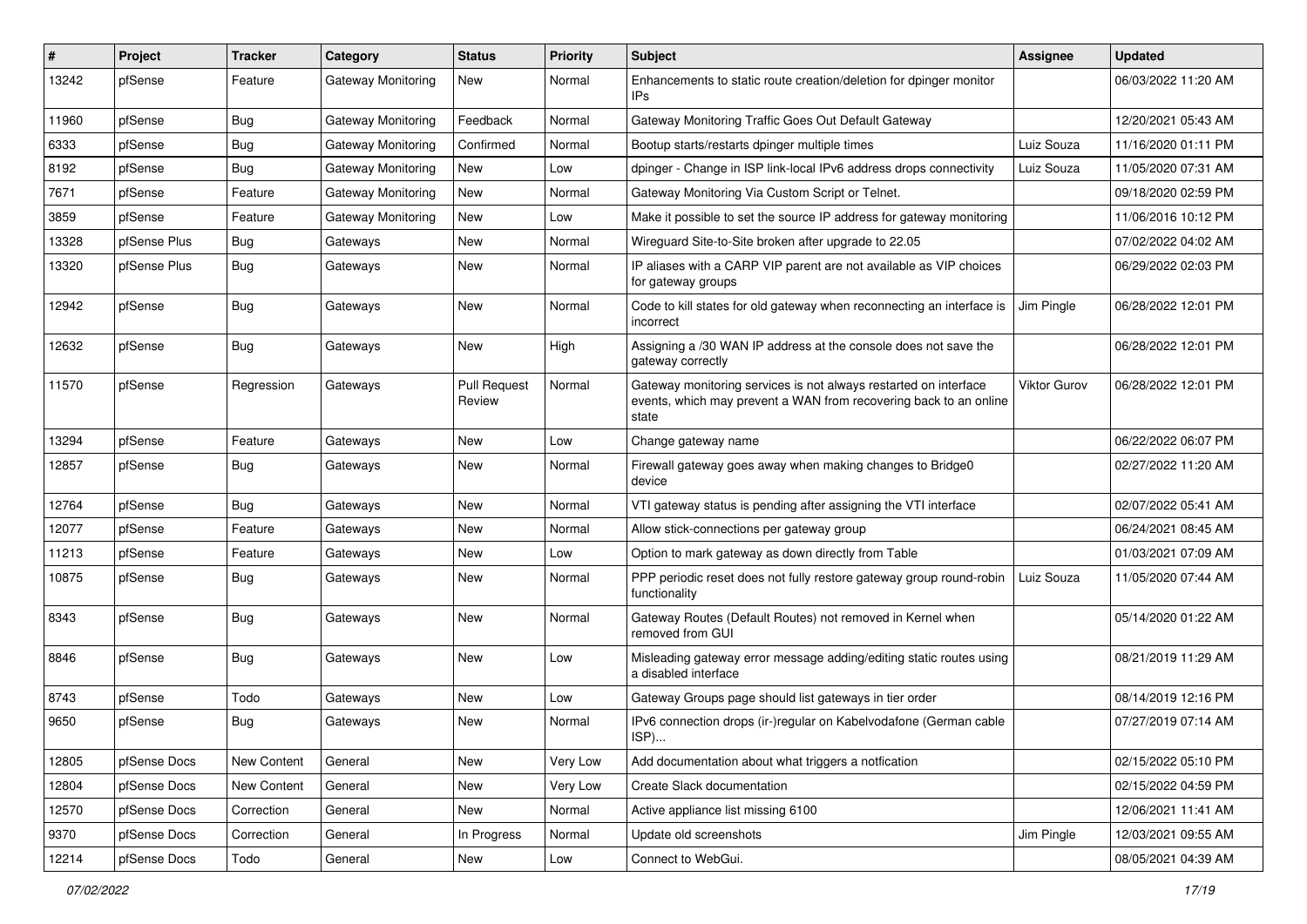| #     | Project                    | <b>Tracker</b> | Category | <b>Status</b> | <b>Priority</b> | <b>Subject</b>                                                                                      | Assignee            | <b>Updated</b>      |
|-------|----------------------------|----------------|----------|---------------|-----------------|-----------------------------------------------------------------------------------------------------|---------------------|---------------------|
| 10821 | pfSense Docs               | Correction     | General  | <b>New</b>    | Normal          | Use neutral language alternatives                                                                   | Jim Pingle          | 09/23/2020 10:43 AM |
| 12354 | pfSense Packages           | Todo           | haproxy  | Feedback      | High            | Update haproxy-devel to mitigate CVE-2021-40346                                                     | <b>Viktor Gurov</b> | 05/12/2022 08:50 AM |
| 13098 | pfSense Packages           | Bug            | haproxy  | Feedback      | Low             | HAProxy Virtual IP broken link under Frontend setup                                                 |                     | 04/27/2022 08:35 AM |
| 10779 | pfSense Packages           | Feature        | haproxy  | Feedback      | Normal          | <b>HAProxy SSL/TLS Compatibility Mode</b>                                                           | <b>Viktor Gurov</b> | 04/22/2022 02:20 AM |
| 10936 | pfSense Packages           | Bug            | haproxy  | Feedback      | Normal          | both haproxy/haproxy-devel non-existent option lb-agent-chk                                         |                     | 04/21/2022 12:40 PM |
| 7039  | pfSense Packages   Bug     |                | haproxy  | Feedback      | Normal          | HAProxy backend configuration does not handle intermediate CAs<br>properly                          |                     | 04/21/2022 12:40 PM |
| 13022 | pfSense Packages           | Bug            | haproxy  | Feedback      | Normal          | HAProxy - Sub Frontends ignore Client verification CA certificates                                  |                     | 04/06/2022 12:55 PM |
| 11036 | pfSense Packages           | Bug            | haproxy  | New           | Normal          | <b>HAproxy ACL</b>                                                                                  |                     | 02/11/2022 11:27 AM |
| 9500  | pfSense Packages           | Bug            | haproxy  | <b>New</b>    | Normal          | HAproxy does not delete non-applicable action config                                                |                     | 01/18/2022 06:28 AM |
| 12465 | pfSense Packages           | Feature        | haproxy  | <b>New</b>    | Normal          | Add forwardfor advanced usecases                                                                    |                     | 10/16/2021 07:35 PM |
| 12427 | pfSense Packages           | Todo           | haproxy  | <b>New</b>    | Normal          | ha-proxy: action order in the GUI is not keeped in the resulting<br>ha-proxy configuration          |                     | 10/06/2021 07:02 AM |
| 10739 | pfSense Packages           | Feature        | haproxy  | Feedback      | Normal          | Update HAproxy-devel package to 2.2 and HAproxy to 2.0                                              | <b>Viktor Gurov</b> | 10/03/2021 03:53 PM |
| 11135 | pfSense Packages           | Bug            | haproxy  | Feedback      | High            | HAproxy OCSP reponse crontab bug                                                                    | <b>Viktor Gurov</b> | 09/10/2021 11:51 AM |
| 11756 | pfSense Packages           | <b>Bug</b>     | haproxy  | Feedback      | Normal          | HaProxy does not transfer backend states during reload                                              | <b>Viktor Gurov</b> | 07/14/2021 01:21 PM |
| 11937 | pfSense Packages           | <b>Bug</b>     | haproxy  | Feedback      | Normal          | HAproxy "Use Client-IP" option breaks Captive Portal                                                | <b>Viktor Gurov</b> | 06/22/2021 08:48 AM |
| 11491 | pfSense Packages           | Bug            | haproxy  | Feedback      | Normal          | haproxy-devel v0.62_2 - startup error 'httpchk'                                                     | <b>Viktor Gurov</b> | 06/22/2021 08:46 AM |
| 11000 | pfSense Packages           | Bug            | haproxy  | <b>New</b>    | Very Low        | haproxy deprecated trick suggested                                                                  |                     | 12/23/2020 02:55 PM |
| 7686  | pfSense Packages           | Feature        | haproxy  | New           | Normal          | Add option in HAProxy to configure SSL defaults based on the<br>Mozilla SSL Configuration Generator |                     | 08/16/2019 01:09 PM |
| 9648  | pfSense Packages           | Feature        | haproxy  | <b>New</b>    | Very Low        | Multiple node Sync HAProxy configuration to backup CARP<br>members via XMLRPC.                      |                     | 07/25/2019 10:04 AM |
| 8982  | pfSense Packages           | Feature        | haproxy  | <b>New</b>    | Normal          | HAproxy ACL support for map in configuration UI                                                     |                     | 06/25/2019 01:49 AM |
| 9599  | pfSense Packages           | Feature        | haproxy  | <b>New</b>    | Normal          | Support for "peers" in HAproxy                                                                      |                     | 06/25/2019 01:47 AM |
| 6784  | pfSense Packages           | Bug            | haproxy  | New           | Normal          | HAProxy version .48 will not use URL Table Alias for front end<br>listener                          |                     | 02/18/2019 05:32 PM |
| 6861  | pfSense Packages           | Bug            | haproxy  | <b>New</b>    | Normal          | Ha-Proxy duplicated backend used in place of original backend                                       |                     | 02/18/2019 05:30 PM |
| 9335  | pfSense Packages           | Bug            | haproxy  | Feedback      | Normal          | Stored XSS in HAProxy / haproxy_listeners_edit.php                                                  | Jim Pingle          | 02/18/2019 09:35 AM |
| 8232  | pfSense Packages           | Feature        | haproxy  | New           | Normal          | different ssl options based on the sni name                                                         |                     | 01/30/2019 10:36 AM |
| 9261  | pfSense Packages           | Bug            | haproxy  | New           | Normal          | haproxy GUI failure                                                                                 |                     | 01/08/2019 12:41 PM |
| 9247  | pfSense Packages           | Bug            | haproxy  | New           | Low             | HAProxy multiple server selection on stats pages doesn't work                                       |                     | 01/02/2019 04:44 PM |
| 9077  | pfSense Packages           | Feature        | haproxy  | <b>New</b>    | Normal          | haproxy UI: Add seperator lines                                                                     |                     | 10/29/2018 06:06 AM |
| 8869  | pfSense Packages   Feature |                | haproxy  | <b>New</b>    | Normal          | HAproxy should use RFC 7919 DH parameter files                                                      |                     | 10/17/2018 10:46 AM |